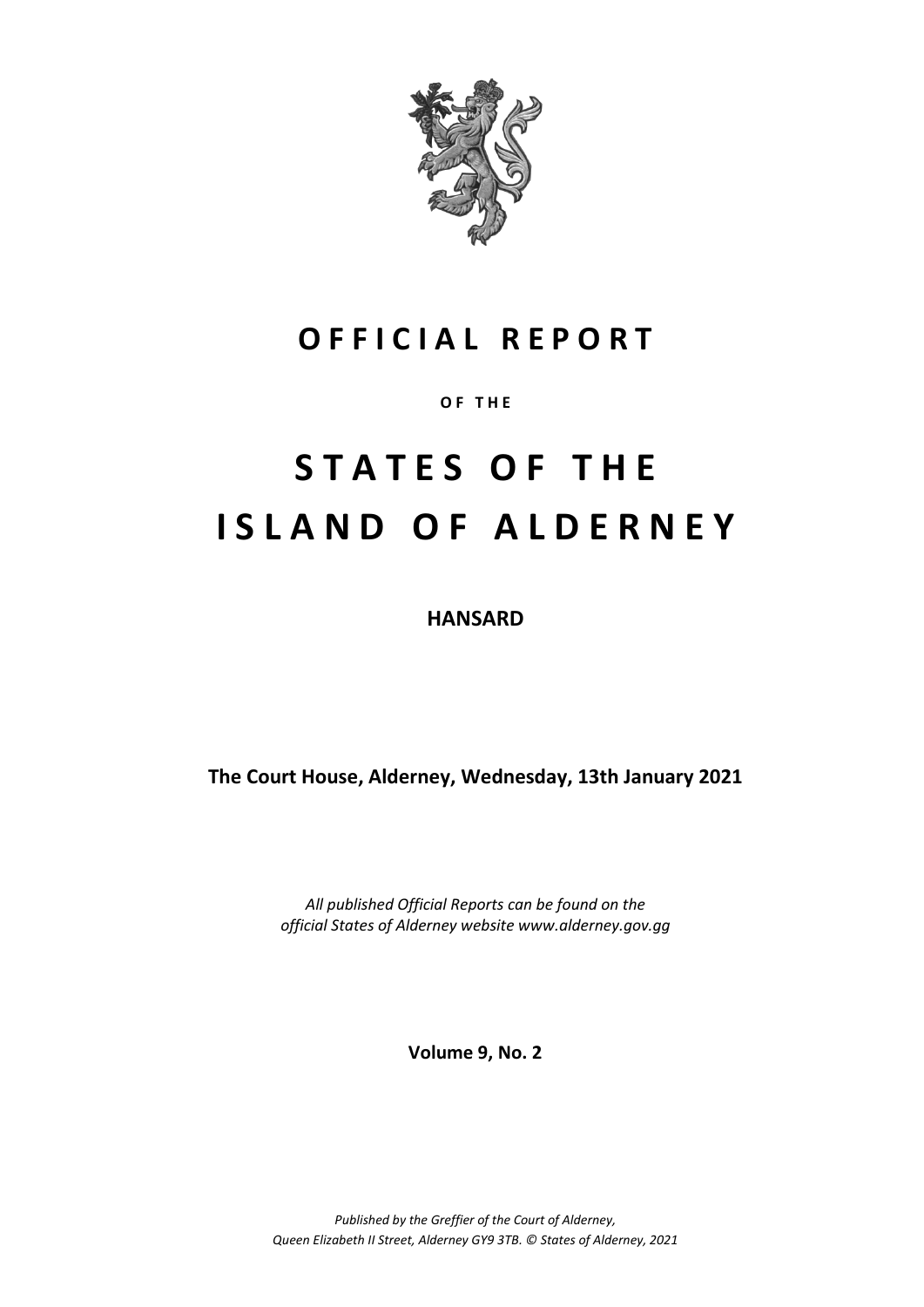## **Present:**

## **Mr William Tate, President**

### **Members**

Mr Bill Abel Ms Annie Burgess Mr Ian Carter Mr Kevin Gentle Mr Christian Harris Mr Rhys Jenkins Mr Boyd Kelly Mr Graham McKinley Mr Steve Roberts Mr Alexander Snowdon

## **The Greffier of the Court**

Mr David Knight

## **Business transacted**

| 3. Building and Development Control Committee - Mr Gentle appointed Chairman 19                                                                                                   |
|-----------------------------------------------------------------------------------------------------------------------------------------------------------------------------------|
| VI. Appointment of Members of the Policy and Finance Committee - Ms Burgess, Mr Carter,<br>Mr Gentle, Mr Harris, Mr Jenkins, Mr Kelly, Mr McKinley, Mr Roberts and Mr Snowdon  19 |
| VII. Appointment of Committee Members to other Committees - Members appointed  20                                                                                                 |
| 1. General Services Committee – Ms Burgess, Mr Jenkins, Mr McKinley and Mr Roberts                                                                                                |
| 2. Building and Development Control Committee - Mr Carter, Ms Burgess, Mr Snowdon, and                                                                                            |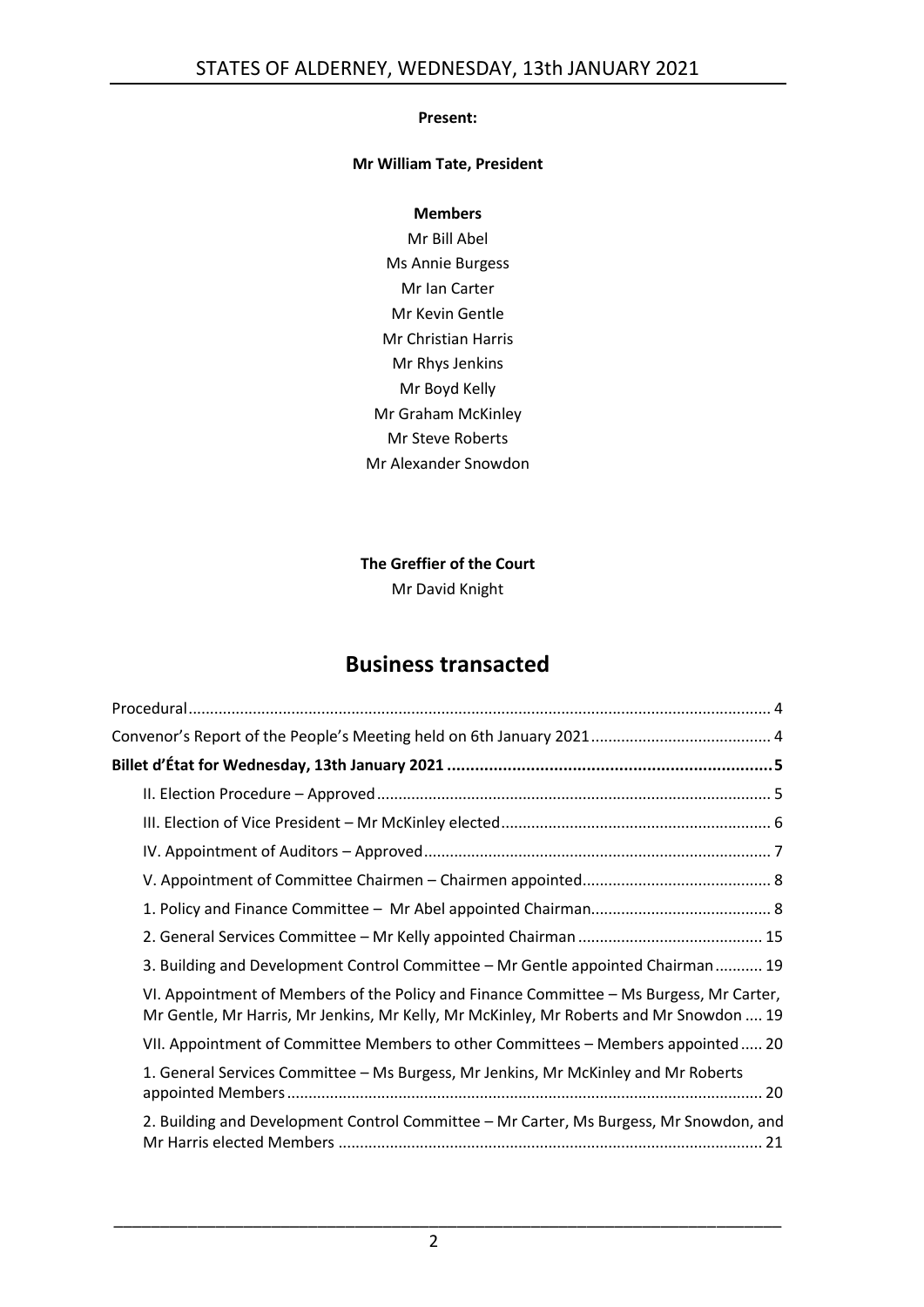| VIII. Election of Alderney Representatives to sit in the Guernsey States of Deliberation - Mr<br>Snowdon and Mr Roberts; Mr Gentle and Ms Burgess appointed respectively21 |
|----------------------------------------------------------------------------------------------------------------------------------------------------------------------------|
| IX. Other Appointments: Commonwealth Parliamentary Association - Mr Carter, Mr                                                                                             |
| X. Other Appointments: St Anne's School Management Committee - Mr Jenkins appointed                                                                                        |
| XI. The Damages (Assumed Rate of Return and Related Matters) (Enabling Provisions)                                                                                         |
| XII. The Emergency Powers (Coronavirus) (General Provision) (Bailiwick of Guernsey) (No.9)                                                                                 |
| XIII. Emergency Powers (Coronavirus) (General Provision) (Bailiwick of Guernsey) (No.10)                                                                                   |
| XV. The Acquisition of Immovable Property by Aliens (Brexit) (Repeal) (Alderney)                                                                                           |
| XVI. Employment Permits (Brexit) (Alderney) Regulations 2020 - Not annulled 32                                                                                             |
|                                                                                                                                                                            |
|                                                                                                                                                                            |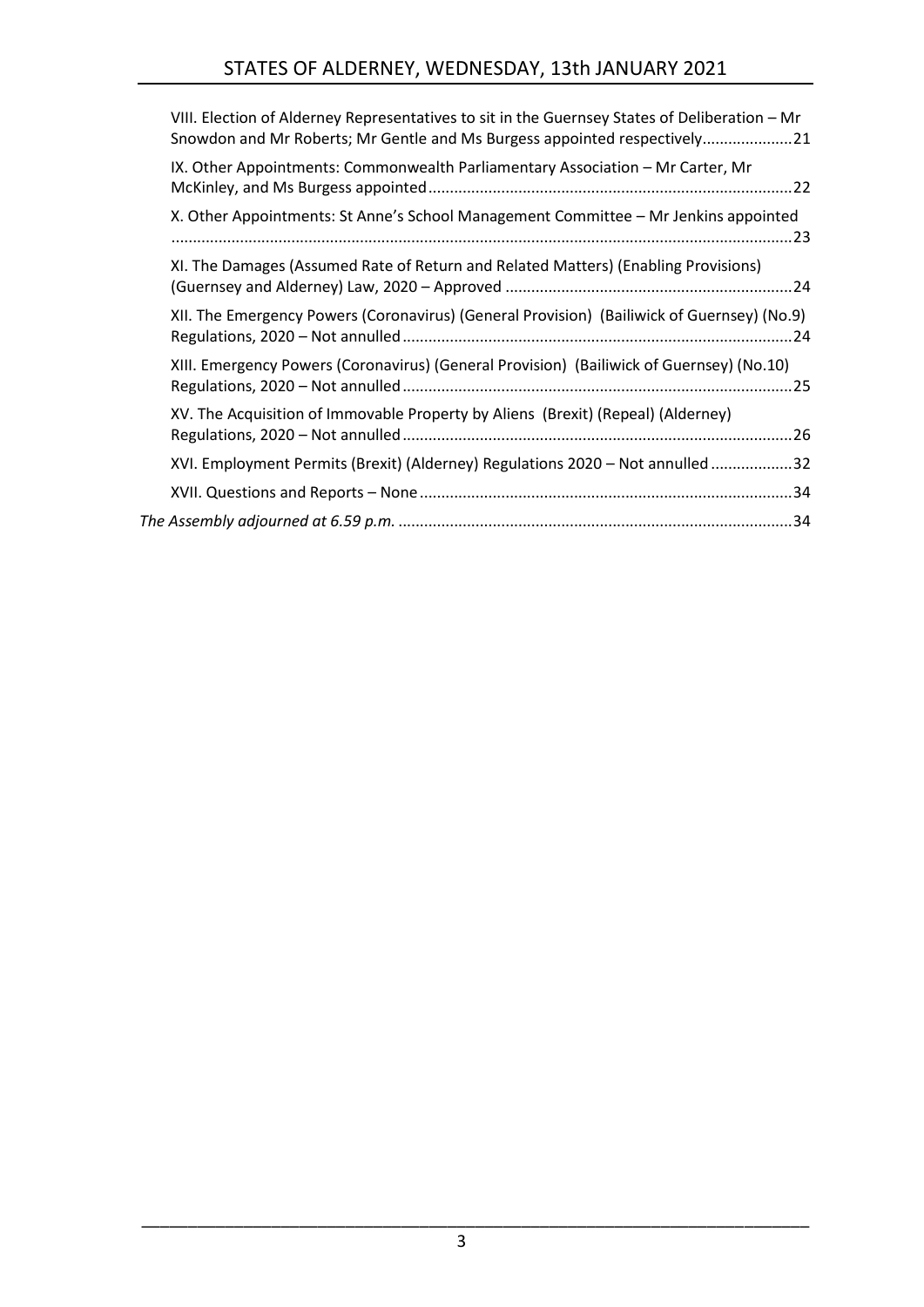## States of Alderney

*The States met at 5.30 p.m. in the presence of Lieutenant G T Workman RN (Rtd) representing His Excellency the Lieutenant-Governor of the Bailiwick of Guernsey*

[THE PRESIDENT *in the Chair*]

## **PRAYERS**

*The Greffier*

## **ROLL CALL**

## *The Greffier*

**The Greffier:** I confirm we are quorate and properly assembled. Item II, if I may.

## **Procedural**

<span id="page-3-0"></span>**The President:** Might we just confirm for the record, Mr Greffier, that this is the resumption of 5 the adjourned meeting on Monday of this week?

**The Greffier:** It is, sir; it is resumed from Monday, adjourned until today for the rest of the business.

10 **The President:** Thank you.

## **Convenor's Report of the People's Meeting held on 6th January 2021**

<span id="page-3-1"></span>**The President:** Before we go to Item number II, Mr Gentle, could you give us, please, your Convenor's Report?

15 **Mr Gentle:** Yes, sir.

I was the Convenor at the People's Meeting on 6th January, assisted by the Deputy Chief Executive. There were eight States Members, excluding myself, and apologies from Mr Roberts, the Minute Secretary, 12 members of the public, four members of the press, and yourself, sir.

20 **The President:** Thank you very much indeed.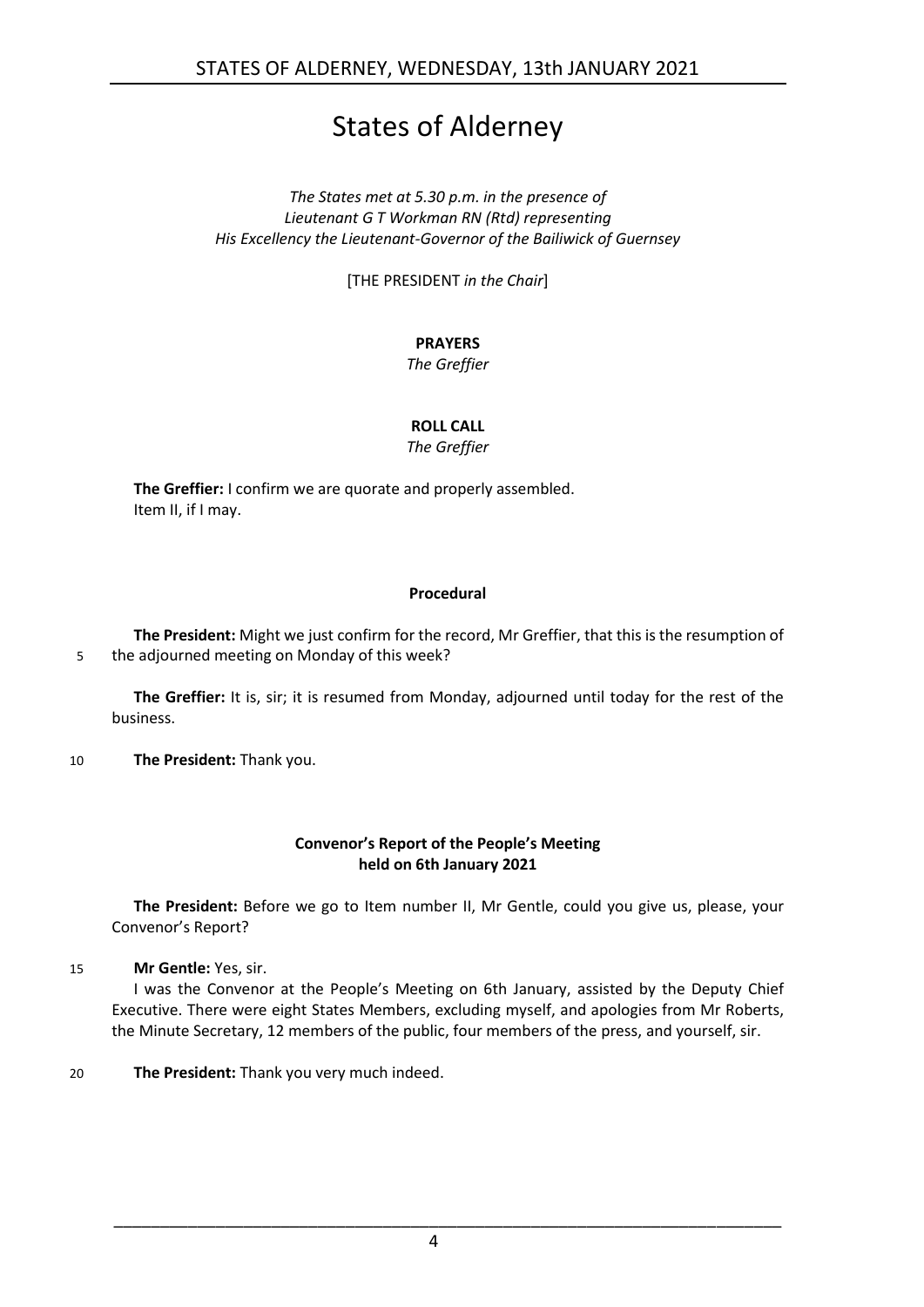## <span id="page-4-0"></span>Billet d'État for Wednesday, 13th January 2021

## **II. Election Procedure – Approved**

<span id="page-4-1"></span>*Item II.*

*The States of Alderney is asked to approve that the following elections should be by verbal vote, otherwise Rule 20 of the Rules of Procedure of the States Alderney, shall come into operation, i.e., voting shall, unless the States otherwise resolves, be carried out by written ballot.*

**The President:** Now, Item II, please, Mr Greffier.

**The Greffier:** Election Procedure, the States of Alderney is asked to approve that the following elections should be by verbal vote, otherwise Rule 20 of the Rules of Procedure of the States 25 Alderney, shall come into operation, i.e., voting shall, unless the States otherwise resolves, be carried out by written ballot.

**The President:** Thank you very much indeed.

- Now, the election process is governed by Rule 20. I have had the opportunity of discussing the 30 application of this Rule with the Members, and they have very kindly advised me that they would wish to have written ballots in respect of the appointments of the three principal Committees: Policy and Finance; General Services Committee; and the Building and Development Control Committee. I have discussed that with the Greffier, and we are of the mind that that is permissible within the Rule. So there will be three written votes, and the rest will be oral.
- 35 Does that accord with the views of all the Members?

**Mr Gentle:** Sir?

**The President:** Mr Gentle.

40

**Mr Gentle:** Mr President, sir, colleagues: not with me, no.

**The President:** Well, then, perhaps, by all means—

45 **Mr Gentle:** We all bang on about transparency, and the first chance we get, we write on a bit of paper so no one knows, so I would be against voting in a secret ballot.

**The President:** Thank you. Ms Burgess.

50

**Ms Burgess:** Thank you, President, fellow States Members.

I have exactly the same thought; we understand what we are here to do. I do not think it is a problem to actually be transparent about what we are doing today, and I would like to not see it as a written ballot.

55

**The President:** Thank you.

Would anybody else…? Mr Harris.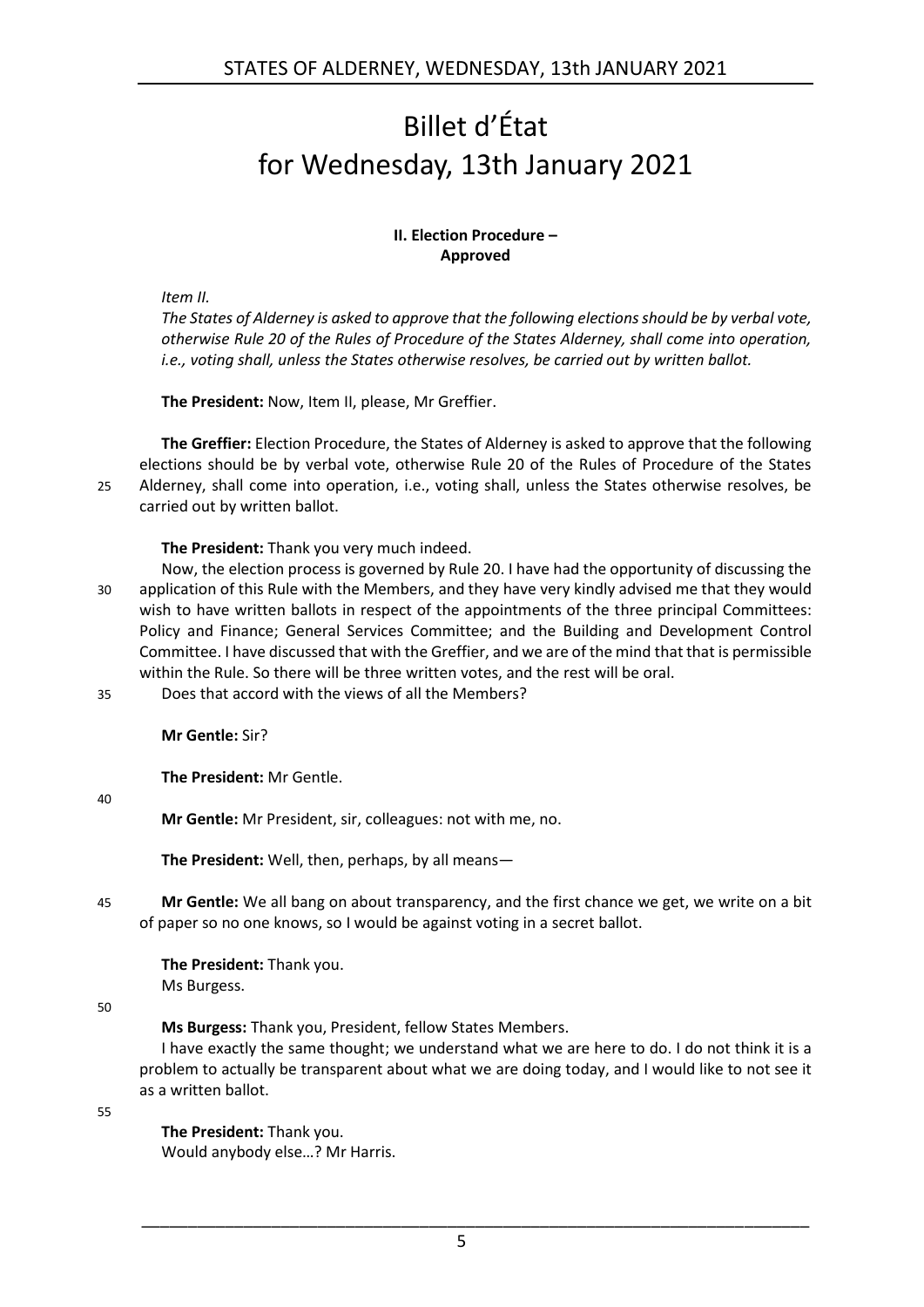**Mr Harris:** Thank you, sir, fellow colleagues.

60 I would like to echo the thoughts of my colleagues, Ms Burgess and Mr Gentle. We have to be transparent with each other as much as we have to be transparent with the people, so I would prefer an open vote, personally.

Thank you.

65 **The President:** Would anybody else like to make a contribution? Yes, Mr McKinley, please.

**Mr McKinley:** Mr President, only to say that I do agree with the thoughts of the previous three speakers.

70

**The President:** Then we will have to move to a vote. Mr Greffier, can the vote be either all verbal votes, or three written ballots and the rest verbal?

**The Greffier:** I think if we first take a vote, sir, on oral votes, and if we have an agreement on 75 all those, then we can just proceed.

**The President:** Thank you.

So if you would like to take the vote, please.

*A vote was taken and the results were as follows:*

| <b>FOR</b>  | <b>AGAINST</b> | <b>ABSTAINED</b> |
|-------------|----------------|------------------|
| Ms Burgess  | None           | Mr Abel          |
| Mr Gentle   |                | Mr Carter        |
| Mr Harris   |                |                  |
| Mr Jenkins  |                |                  |
| Mr Kelly    |                |                  |
| Mr McKinley |                |                  |
| Mr Roberts  |                |                  |
| Mr Snowdon  |                |                  |

80 **The Greffier:** That is 8 for; 2 abstentions, sir.

## **III. Election of Vice President – Mr McKinley elected**

<span id="page-5-0"></span>*Item III.*

*The States of Alderney is asked to elect a Vice President for 2021.*

**The Greffier:** If we may, sir, Item III, it is the election of Vice President, the States of Alderney is asked to elect a Vice President for 2021.

**The President:** Now, Mr Gentle, you were, again, the Convenor, and I understand that there 85 were no comments made at the People's Meeting.

**Mr Gentle:** No, sir. **The President:** Thank you.

Now, I understand we have one candidate for the vice presidency. Could I ask somebody 90 formally to nominate that candidate, which is Mr McKinley?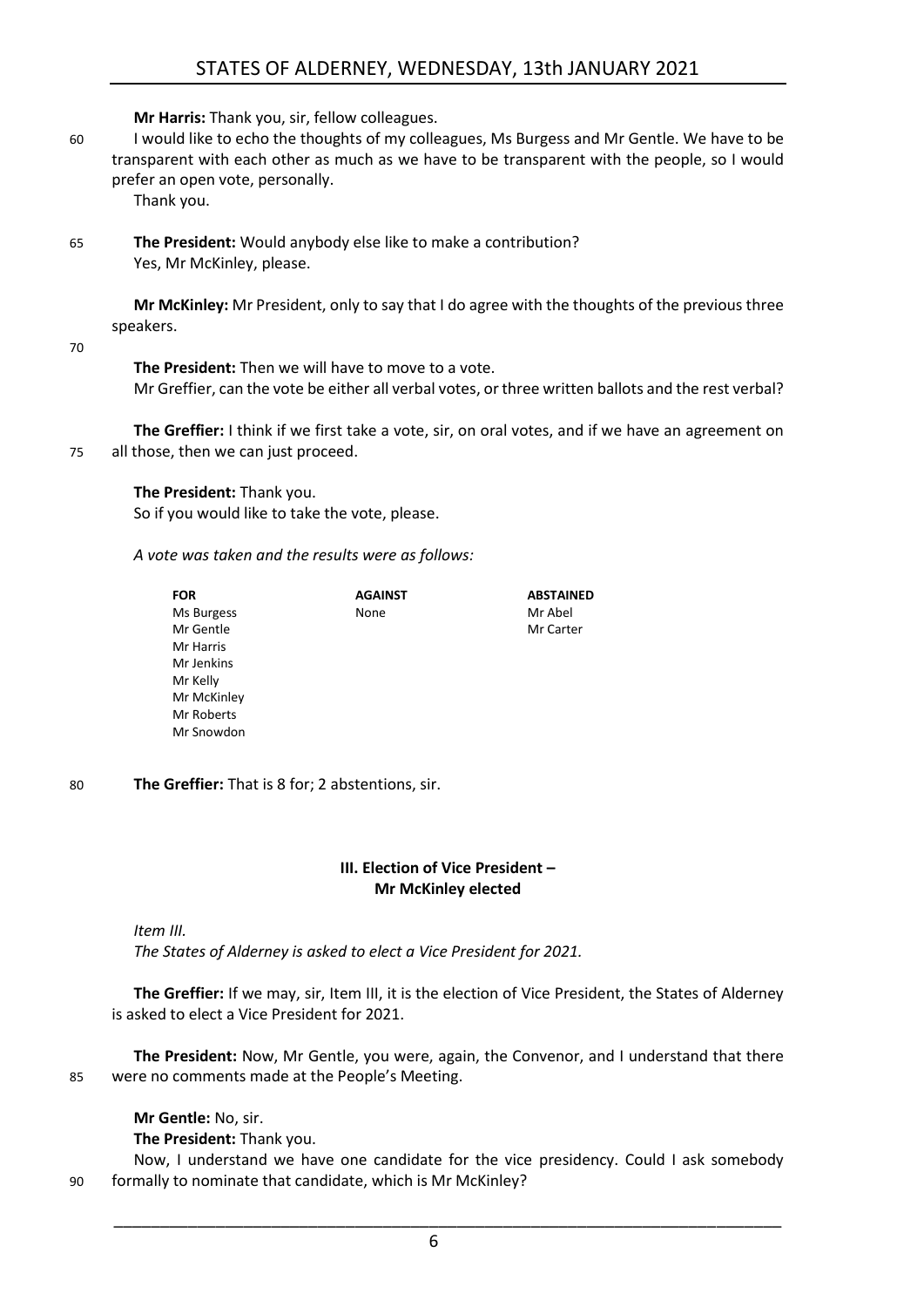**Mr Snowdon:** I would be happy to, sir.

**The President:** And would anybody, please, second? Mr Carter, thank you.

**Mr Carter:** Yes.

**The President:** Well, Mr McKinley, are we all agreed that Mr McKinley should be the Vice President of the States of Alderney for the next year?

100

95

**Members**: Agreed.

**Mr McKinley:** No.

105 **The President:** No, you can't say no, Graham! *(Laughter)* Forgive me.

**Mr McKinley:** Mr President, fellow States Members, I am greatly honoured by this. At the informal meeting that we had I did not actually put my name forward and the majority of you put my name forward for me. Thank you very much. I am enormously privileged and honoured, and I 110 look forward to carrying out the role, if I have to in either running the States meetings – but please do not do it next week; give me a chance, please, to get used to the idea.

I particularly look forward to the idea of representing the Alderney States at social events, *(Laughter)* be they in the Channel Islands, in the UK or elsewhere. But seriously, I have actually represented this Island on behalf of Mr Stuart Trought some years ago for the funeral of the … I

115 am not sure what the boss of Sark is called, actually (**The President:** The Seigneur) the Seigneur of Sark, and it was a long weekend of celebrations and other things.

Thank you very much, all of you, and I accept it with great humility.

**The President:** Thank you very much, Mr McKinley.

## **IV. Appointment of Auditors – Approved**

<span id="page-6-0"></span>*Item IV.*

*The States of Alderney is asked to appoint Grant Thornton Limited (Channel Islands) to be the States' Auditors for 2021.*

120 **The President:** Now, can we move to Item IV, please, Mr Greffier?

**The Greffier:** Item IV, sir, is the appointment of auditors. The States of Alderney is asked to appoint Grant Thornton Limited (Channel Islands) to be the States' Auditors for 2021.

125 **The President:** And again, looking at my various pieces of paper, there were no comments, Mr Gentle, on this Item?

**Mr Gentle:** No, sir.

130 **The President:** I am just looking at who will formally propose this Item? Again, Mr Snowdon.

**Mr Snowdon:** Again, I am happy to propose this Item, if needed, sir.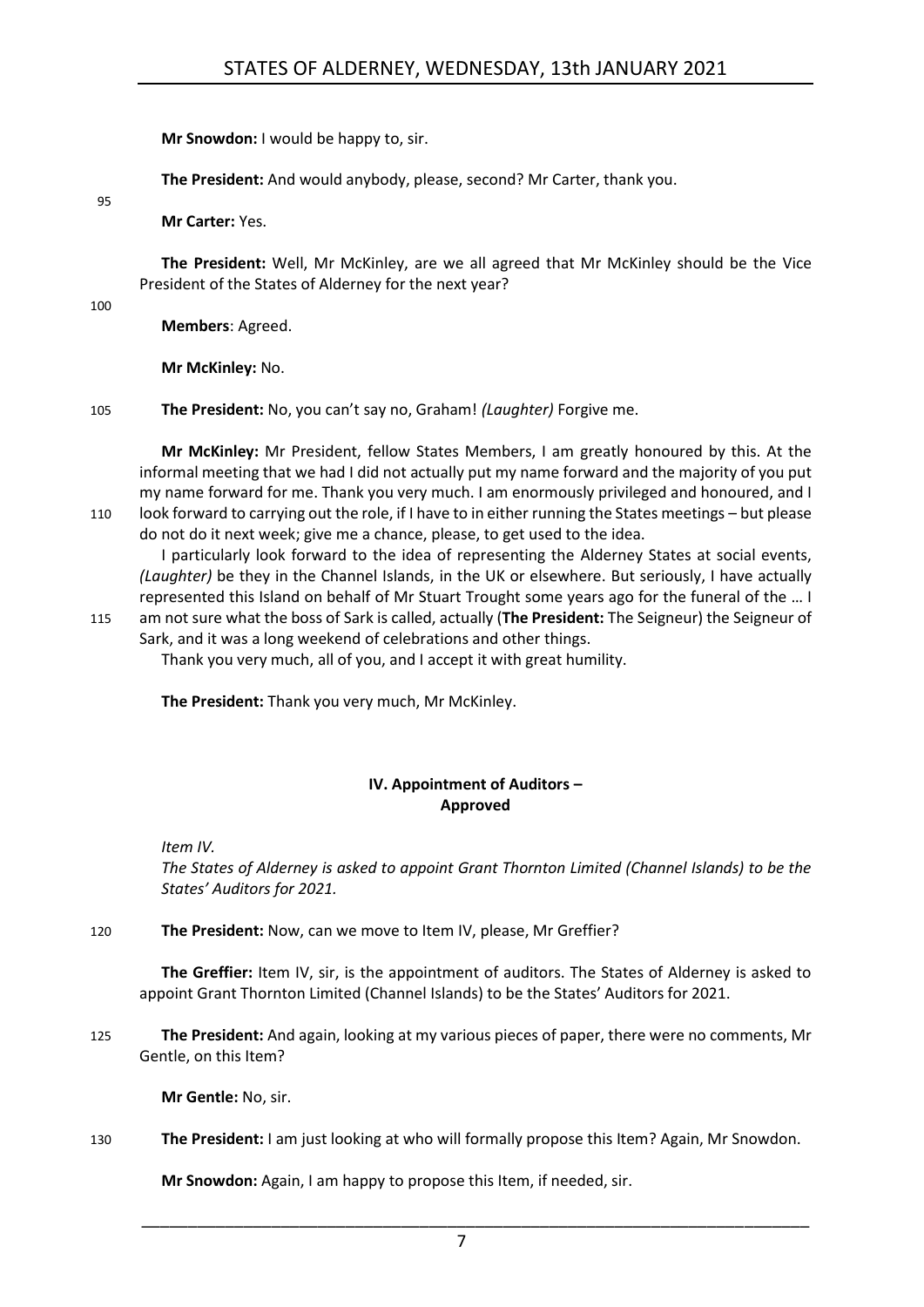**The President:** Thank you.

135

**Ms Burgess:** I will second it.

**The President:** Thank you, Ms Burgess.

Anybody wish to speak? Then that can be taken, I think, as carried Mr Greffier.

## **V. Appointment of Committee Chairmen – Chairmen appointed**

<span id="page-7-0"></span>*Item V*

*The States of Alderney is asked to elect the Chairmen of the following Committees:*

- *1. Policy and Finance Committee;*
- *2. General Services Committee;*
- *3. Building and Development Control Committee*

## 140 **The President:** And now we come to Item V.

**The Greffier:** We do, sir. That is the appointment of Committee Chairmen. The States of Alderney is asked to elect the Chairmen of the following Committees: Policy and Finance Committee, General Services Committee and Building and Development Control Committee.

Mr President, if it pleases you, we will take it as numerically listed, so first matter would be the 145 Policy and Finance Committee.

**The President:** Thank you. Mr Gentle, any comments at the People's Meeting?

150 **Mr Gentle:** Yes, sir: it was noted that members of the Committees are appointed after the appointment of the Chairman.

## **1**. **Policy and Finance Committee – Mr Abel appointed Chairman**

<span id="page-7-1"></span>155

**The President:** Thank you.

So now, we move to the appointment of the Chair of Policy and Finance, and do we have any nominations, please?

160 **Mr McKinley:** I would like to nominate Mr Ian Carter.

**The President:** Thank you.

**Ms Burgess:** And I would like to second it.

165

**The President:** Thank you, Ms Burgess. Are there any other nominations?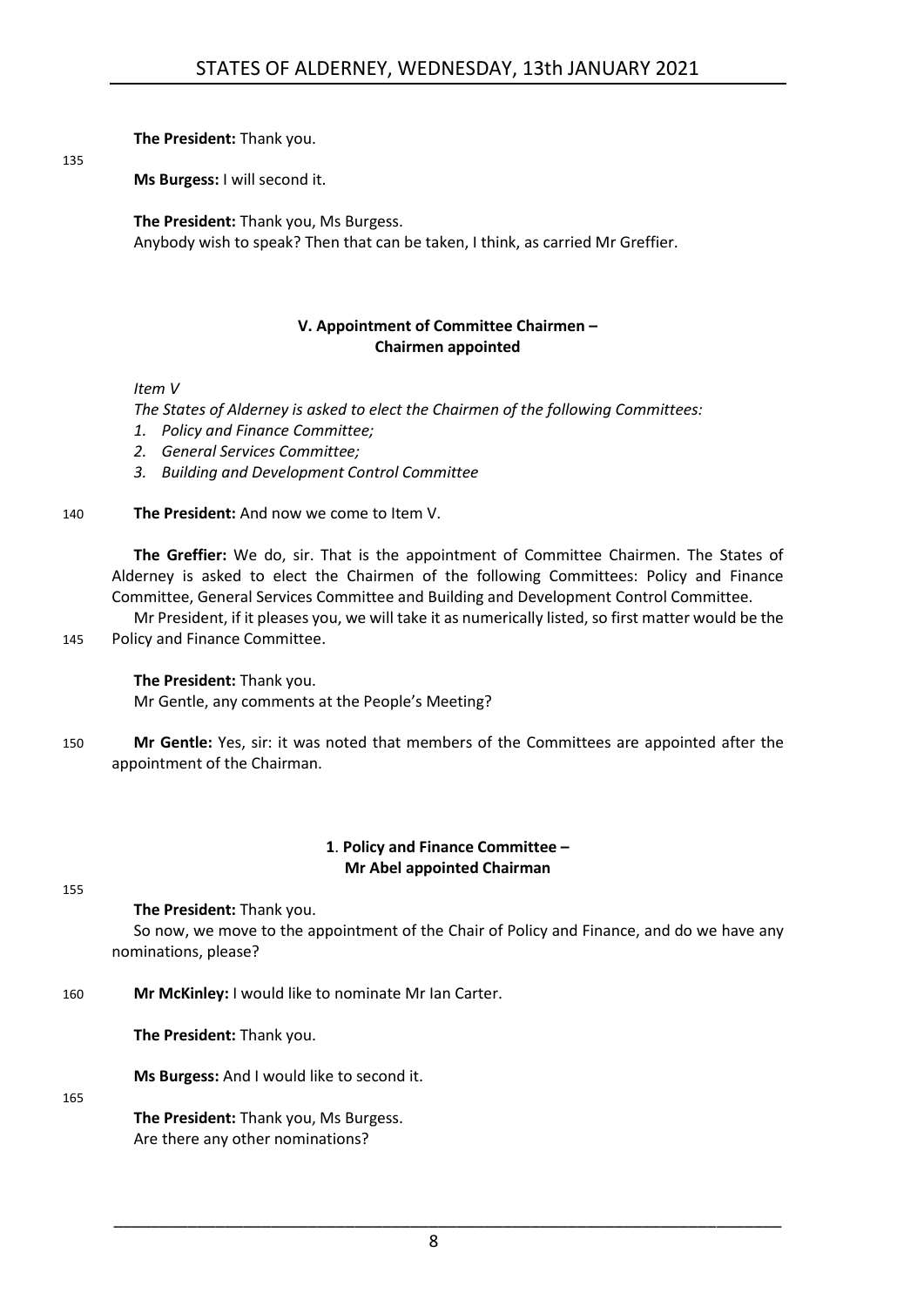**Mr Snowdon:** Yes, I would like to nominate Mr Abel, if that is alright, sir. Are we doing a little 170 why we are proposing at all?

**The President:** If you just, at this stage…

**Mr Snowdon:** Okay, thank you, sir.

**The President:** And who is seconding? Anybody for Mr Abel, as seconder? Mr Roberts.

**Mr Roberts:** Yes, please, sir.

180 **The President:** So, we have proposers and seconders; do the proposers wish to make any observations in support of the candidate they have just put forward? Mr McKinley.

**Mr McKinley:** Yes, please, sir.

- 185 Ian Carter moved permanently to Alderney in 2013 with his wife and daughter, because they loved the Island and saw it as a community where they all wanted to live. Throughout his career in education, he developed insight into leadership, administration, and governance of large institutions, particularly during his 10 years as head teacher of a secondary school of 1,200 pupils. Furthermore, he has experience of achieving real change through effective committee work, on a 190 government board of Bournemouth University, and as a member of the Cambridgeshire County
	- Council's Education Scrutiny Committee.

During his time in Alderney, Mr Ian Carter has been a director of the Alderney Wildlife Trust and a council member of the Alderney Society. He is a team maker and player who has time for people and can compromise to enable progress. He will make up his arguments and debate with

- 195 passion, but not obstruct a well-made decision. A strategic thinker who is analytical and can read a financial balance sheet, self-critical and acts with integrity, is used to being held to account for his actions, and holding others to account for their responsibilities. He is not afraid to make and stick with difficult or unpopular decisions when based on clear evidence.
- He has a long experience of living and working in several close-knit communities, where he is 200 answerable to the people whose interests he serves. He has commercial experience dealing with multi-million pound infrastructure projects. He is confident, articulate, and approachable, with a consultative style that gets things done and builds consensus, and he has a sense of humour.

It is for these reasons that I am very pleased to nominate Mr Ian Carter as Chairman of the allimportant Policy and Finance Committee.

205 Thank you, sir

**The President:** And the seconder?

**Ms Burgess:** I am happy with what Mr McKinley just said, and I am in agreement.

210

175

**The President:** Thank you very much indeed. Mr Snowdon.

## **Mr Snowdon:** Thank you, President.

- 215 I would like to propose Mr Abel for the Chairmanship. I have actually worked with Mr Abel, and I have known him for quite some time. He moved to the Island something like 10 years ago. He is very active in the community, always ready to help, and actually, when I was a States Member for the first two years, he was very happy to guide me and help with anything that he felt he was able to do. I think he has tried to do that with Members of the old States, and I know 220 that he will do that with Members of the new States.
	- 9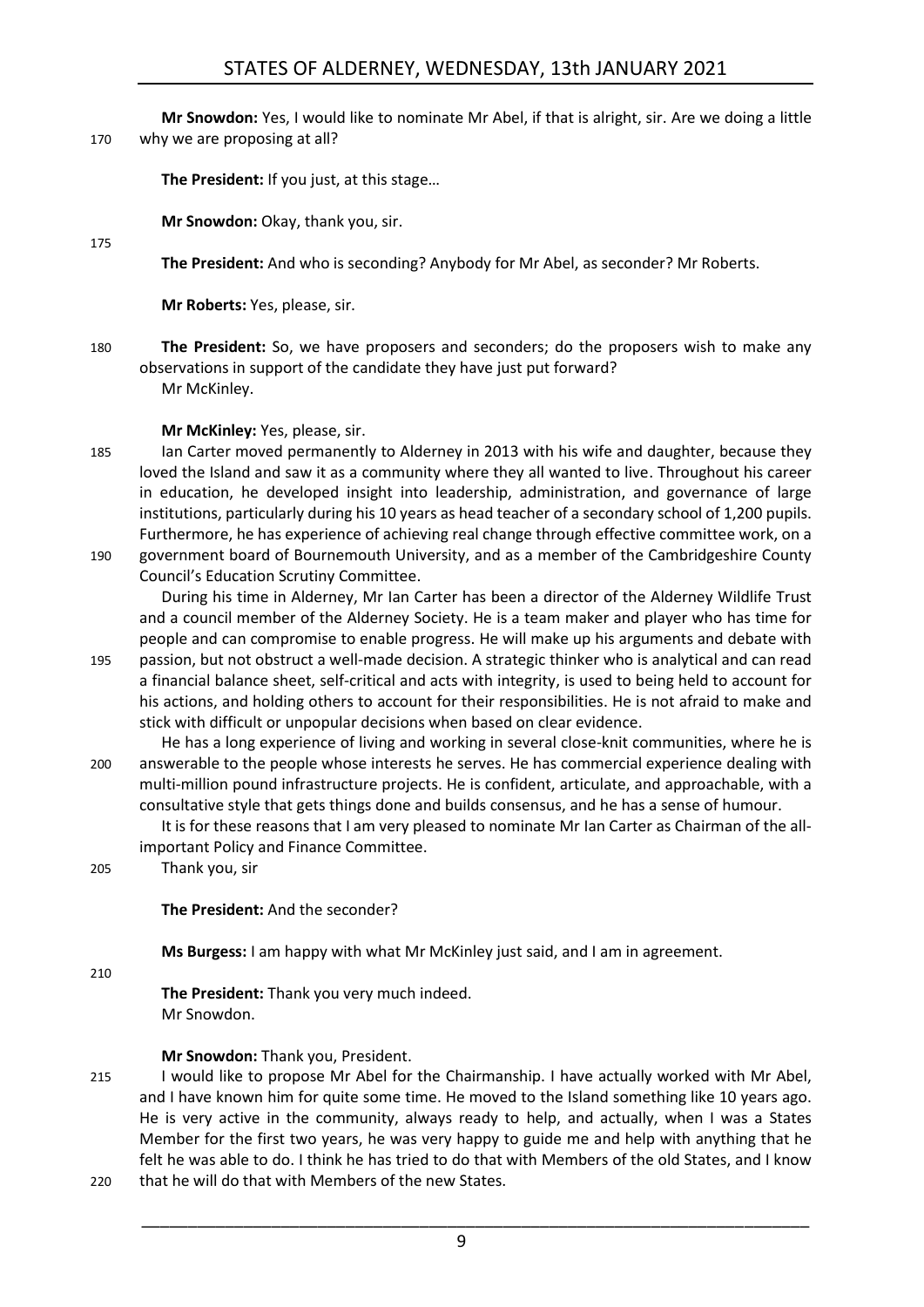I think what Mr Abel also brings to the appointment is teamwork, which is so important for the States of Alderney, it has never been so important that we actually start achieving things. So I think Mr Abel would be looking at sub-groups, how they would work, if he was the Chairman, and the working groups and how they have played back into Policy and Finance, because at the 225 moment, as we know, things have been a little bit fractured between working groups and subgroups if that information does not make it back.

Mr Abel has got a vast amount of experience, he has got a vast amount of knowledge and, to be honest, I think he is probably the most successful businessman in the States at the moment.

I think I have highlighted before the key is that we need to raise revenue streams, and I think 230 Mr Abel is able to offer ways that we can maybe look at revenue streams, and ways to look at new income that the States of Alderney needs to focus on, and that comes back to business development and new ideas. I also think Mr Abel would be excellent with Guernsey Deputies, talking to them about such matters as the 1948 Agreement and transport links.

But I think, what I hope – and I wish both candidates the very best of luck, whoever does get 235 the Chairmanship – Mr Abel will be able to do, and I am sure he will be able to do, is bring us closer together and actually deliver as a States on behalf of the community. Thank you.

**The President:** Thank you very much indeed, Mr Snowdon. 240 Mr Roberts, anything to add?

> **Mr Roberts:** Nothing to add to Mr Snowdon's excellent speech, sir. Thank you.

245 **The President:** Thank you. So, Mr Abel.

**Mr Abel:** I think we have decided that Ian would go first –

250 **The President:** Mr Carter.

**Mr Abel:** Sorry, yes – and myself second.

**The President:** Mr Carter.

255

**Mr Carter:** Thank you.

Members, I am standing, as you know, as Chair of the P&F Committee. Prior to this, obviously, I stood as a States of Alderney Member, with only the vaguest of job descriptions, so now I am before the nine of you to try to convince you that I should chair the Policy and Finance Committee, 260 a role that does not appear to have a job description, other than to issue an agenda, prepare an agenda, and convene a meeting. However, when you look at the mandate for the actual Committee:

Responsible for the leadership and co-ordination of work of the States, including developing and promoting the States' overall policy objectives and leading the policy planning process.

That is quite a job. I do wonder, given the in tray that is there, whether it is entirely achievable given there is only 24 hours in a day and seven days in a week. It is a full-time job, and I am 265 prepared to give that full-time commitment to it.

All I can do is to outline what I feel will be the quick wins, the short-term effects or impacts that we, as a Committee, and I leading it, would have in this coming year, and the skills that I have to hopefully make that happen. Firstly, re-establish those clear lines of accountability between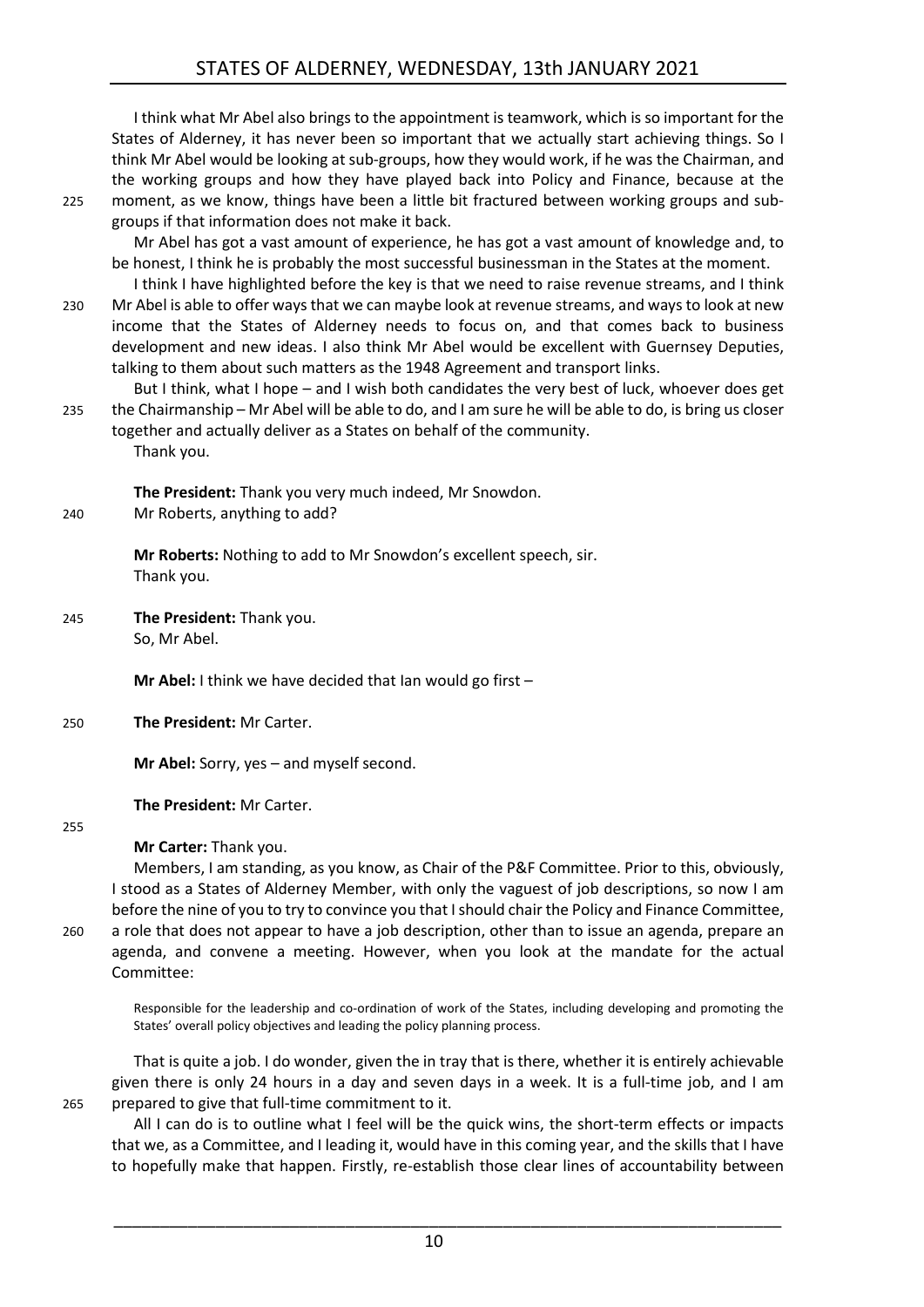the President, civil service, Chief Executive, and the Committee itself. Strong leadership is being

- 270 clear in what is required and calmly gaining support and progressing your views on it together, developing an effective Policy and Finance team. Active listening is the key at that point, which establishes and prioritises, most importantly, the tasks ahead, making best use of very scarce resources of people and expertise that we have on the Island, and given the opportunities that will be presented to us by the partnership with Guernsey I think this small opportunity, this 275 window of opportunity that we have now, I feel that is something that I can add to.
	- Developing a priority plan: if we do not know where we are going, we do not know when we are there, and nor do we know the stages that we need to go down in order that we actually achieve something. Prioritisation, I think, is the key. Everyone will have their priority, as a team we will need to make sure that we actually know the precise areas that we go towards.
- 280 Of immediate concern is the appointment of a Chief Executive and that the process is robust, it reflects the Committee's priorities for the Island, and puts in place a person who will add value and make sure that the Island Recovery Plan is effective.

We need to review the various groups that feed into the Committee, to ensure that they are fit for purpose and they do what we want, and that they have appropriate civil service support. 285 Economic development and integrated transport are key. We need to focus on strategic use of time in meetings, not used for reacting to the everyday, but looking at strategic issues that affect

people's lives. Though of course with COVID-19 and the world we live in we must be ready to act quickly and adeptly if we do need to use the Civil Contingencies Authority together.

Committee review is, I think, very important. As a Committee, we need to know what skills we 290 have so that they can be used effectively. Self-accountability and knowledge is key if we are to work together effectively. Lastly, in terms of quick wins: effective communication, while fully understanding what 'confidentiality' actually means and why it may be necessary.

In the more medium term, perhaps three to six months' time, we are looking to make sure that the Aurigny States of Guernsey air link is established, that the Southampton route is that lifeline 295 route, and we are starting to move that forward.

We need to use that improved relationship with Guernsey now to reorientate the 1948 Agreement to the 21st century, otherwise that relationship and that opportunity will be lost. And that discussion needs to take place on an equal footing with those in Guernsey.

And lastly, in terms of this year, obviously the review and the completing of that review of 300 governance is to be undertaken. We use our time to best effect, to make sure that we do not have that stop-start affair that seems to be the case with regard to governance on the Island.

The skills and experience I have: 30 years of public service on a day-to-day basis, dealing with people, solving problems, making their lives better; establishing clear ways of working, making sure that people know what they are doing, effective delegation, and giving people the chance to 305 actually work to the best of their ability; knowing when to employ different forms of management technique and knowing what makes people tick.

I can tell you that dealing with 500 intelligent 18-year-olds who decide to walk out of school because there is a demonstration that day, you need a rather different set of techniques to a young, 25-year-old teacher, whose wife has just died in a car accident, techniques to make sure 310 that we work together.

I can analyse complex organisations quickly, I can ensure that we actually act together to make sure that we have that effective plan. In terms of being able to quickly adapt, coming into any form of new organisation is something I am used to, parachuting into a failing school and within six months, the school was at least good. Financial acumen, I have built a school; a £25 million 315 project, I think I can follow a balance sheet.

Developing and actioning strategic action plans are key, and if we do not do that then I think we fail.

In terms of looking forward, I hope I can add value to you as a group, to help you with that. The effective chairing and the way in which one contributes to that Committee is something also I feel 320 that I have experience of. On the Island, helping to put together the Churches Together group,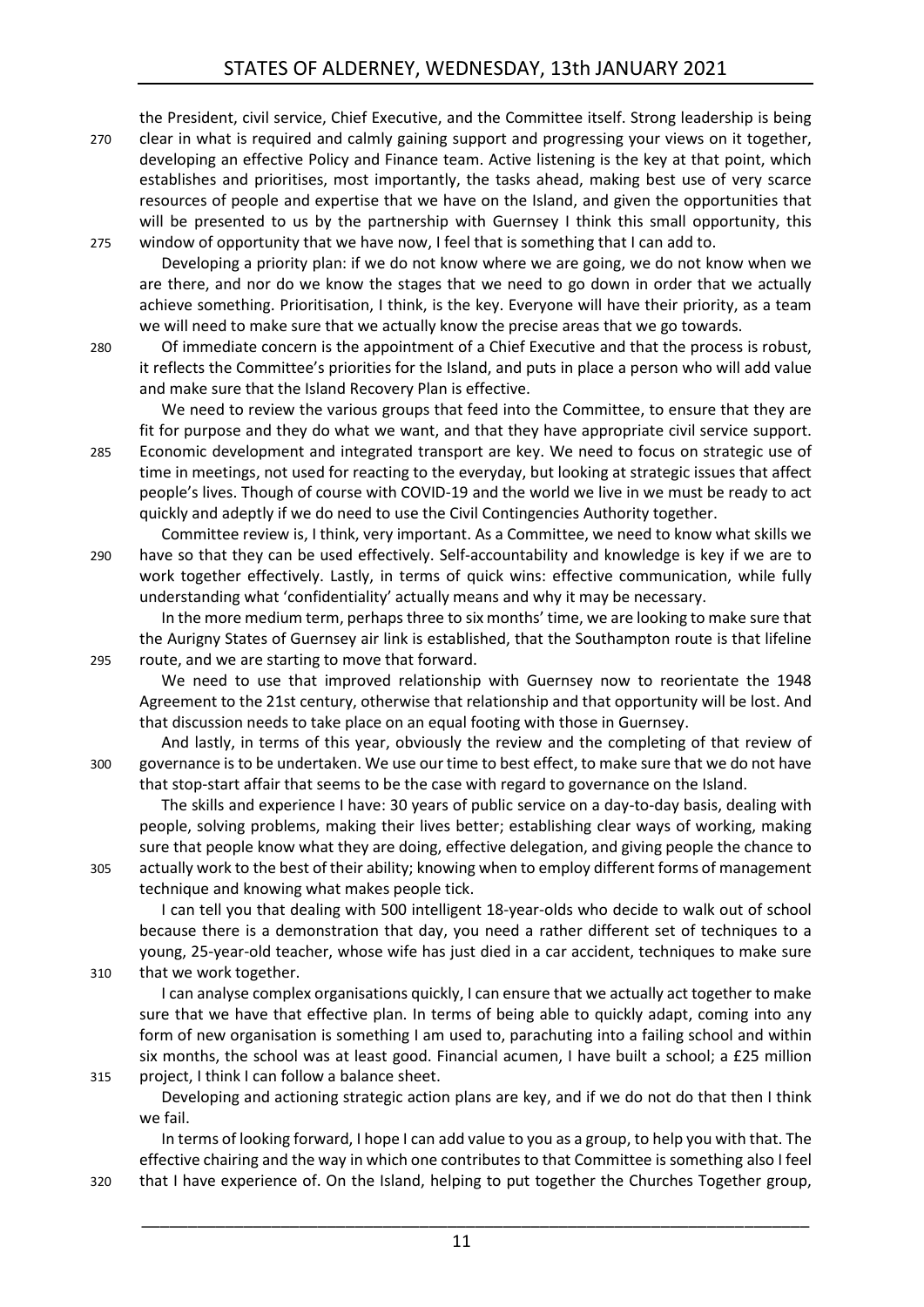something that I hope and I feel has been very worthwhile. Effective communication and PR skills, I am used to being stood in front of a camera or stood in front of the press and I think, probably more importantly, knowing when to keep your mouth shut and that you do not talk, and that you remain calm in the face of whatever people may throw at you, however ill-informed it may be.

325 In terms of working life, I think those soft, interpersonal skills that I have would be of benefit to the Committee in making it work. Likewise, conflict resolution and being able to creatively think about how life can go on effectively. As the person who, perhaps, worked in terms of interacting with both councils and government in trying to change a complete education system from an age of transfer from children moving at 12 to 11, with 35 schools being changed, I feel as though I can

330 effectively help people to understand complexity and make it happen. And lastly, clear judgment, I am used to weighing up vast amounts of evidence with rigorous application of the law when sitting on various professional conduct panels, where the outcomes can be that someone never works again.

So in conclusion, I look for your support, with humility, knowing that I have a lot to learn, much 335 advice to seek, in a very short space of time, potentially starting tomorrow. I leave it to your good judgement in terms of what we have heard this evening, to decide whether you want me to be the person who leads your P&F Committee.

Thank you.

340 **The President:** Thank you very much indeed, Mr Carter. Mr Abel.

**Mr Abel:** Thank you, Mr President, good evening to everybody.

Mr President, Mr Workman, States and civil service members, over the last eight years I have 345 attended and participated in numerous people's open forums and States meetings and have gained an outsider's view of States processes, their strengths and their limitations.

Over the last few months, my strategy has been to increase my understanding of the challenges that face the Island and its community. To this end, I have spent a great deal of time talking to people about the issues and what options there are to address them.

350 I am fairly sure you all know who I am, but I am taking this opportunity to emphasise my strengths and the processes I follow to achieve results. I am an engineer with a wide range of experience of management, operations, and infrastructure developments across the globe. I have worked with a broad range of people and cultures. I am process-driven and results-focused, but results can only be achieved if the team you are a part of is successful; there 355 is no 'I' in team, in my book.

I am passionate about my work and, at times, I can be too passionate, particularly when it relates to poor process and unfounded criticism of myself and the people with whom I work. My overall approach to achieving results is to adopt the best processes, which are based on clear visions, achievable objectives, cost-effective strategies, and implementable action plans with clear 360 deliverables. However, I recognise that nothing can be done without everyone's involvement and

support.

I am hard-working; I read everything and will always spend time researching and understanding the background and details of items and issues. I am not afraid to admit when I do not know something, and I will seek and use advice. I keep people informed and I am happy to listen to and 365 discuss viable, focused alternatives before I adopt them.

I spend time talking and listening to people to understand their needs and how all stakeholders are affected by what the States may or may not do. I believe in working with groups to debate options and alternatives, which lead to better decisions and effective, implementable plans of action. As you are aware, I will always challenge unclear proposals, initially to improve my 370 understanding, but ultimately to improve decision-making.

As Mr Carter raised, it is difficult to expand on the responsibilities and accountabilities of the Chair of Policy and Finance, as time really does not permit that, but I feel the following covers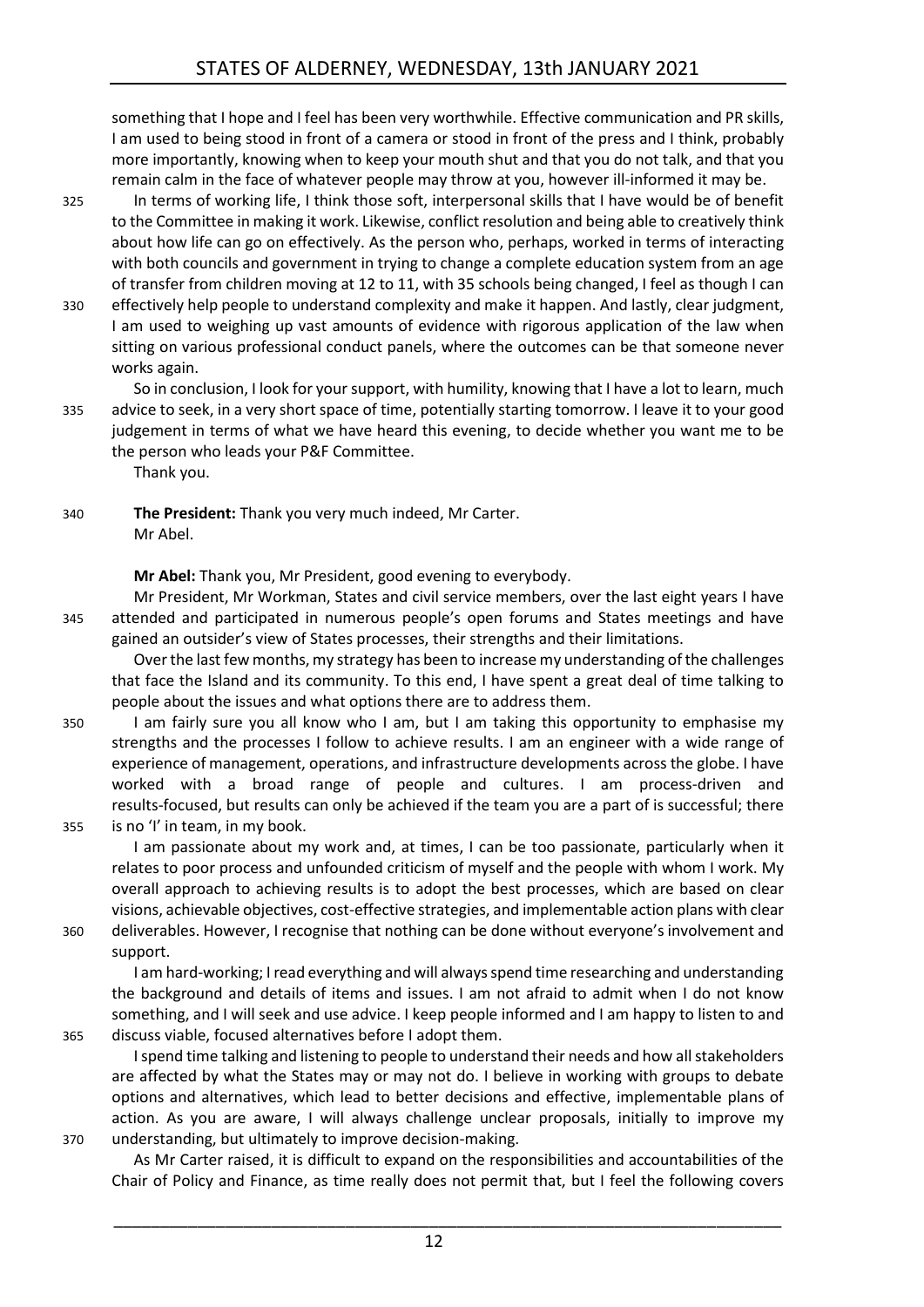these responsibilities fairly well: the success of the Chair of Policy and Finance is based on the successful provision of sustainable, functional infrastructure and the delivery of cost-effective

- 375 services by the team consisting of the States and the civil service, supported by the community. The States and civil service team must divide their work with clear short, medium and long-term objectives and implementable strategies for the Island and its community. If these are not achieved, the team will fail.
- With your indulgence, I will cover, as briefly as possible, what I consider as being the schedule 380 required to progress a number of critical issues and opportunities that are now in front of us. The Policy and Finance and civil service team, in addition to the normal flow of business, will also need to progress these areas in the coming weeks and months, a significant challenge to us all. Immediate priorities are recruiting a Chief Executive and involvement of new Policy and Finance members in that process. I would like to see us calling a Policy and Finance workshop with the 385 team to discuss issues and opportunities and agree strategies as soon as possible.

Short-term priorities, as I see them, in the next one to three months we need to deal with meeting with Guernsey Policy & Resources on Revive and Thrive opportunities for Alderney, and maybe broader than that, depending on the discussions in front of us. I would like to continue progressing our staycation strategy for 2021 and engaging with the Guernsey tourism industry.

- 390 We need to progress an inter-island ferry service to complement our air services, for the benefit of the community and the tourism and accommodation sectors. Working sessions are needed with States Members and the civil service to determine a fit-for-purpose civil service for Alderney and how Guernsey can assist. We need to progress the runway refurbishment. I would like to set up focused policy and strategy meetings to drive that process forward. I would also like, as Mr Carter
- 395 highlighted, to improve States internal and external communications, and I would like to, as my proposer put forward, push for opportunities for us to attract people to the Island and to improve income streams. For example, with reliable air and sea passenger services and robust connectivity infrastructure, Alderney can become a work-from-home and a satellite option for Guernsey businesses.
- 400 In the medium term, some three to six months, I would like to see us developing short and medium-term Island visions with time-based objectives and delivery strategies. We must progress our work on fit-for-purpose government structures together with effective governance processes. On the air services, we need to progress the PSO agreement with respect to through ticketing and coordinated hub schedules.
- 405 In the longer term, six months plus, the marina project, renewables, in particular, tidal power and leveraging the work that Guernsey already has progressed in these areas. We need to consider power connections to a possible Bailiwick grid or to mainland France. We need to minimise duplication of effort by adopting Bailiwick, rather than not, to annul laws, and, as Mr Carter mentioned, we need to progress the 1948 Agreement and try and get a few 20s in the title of that, 410 in due course.

Together, we are a strong team and to tackle the work we have in front of us will require the utilisation of our Committees, advisory groups, and further working groups as needed. The Policy and Finance workshop mentioned needs to agree on deliverables, timelines, and resource allocation. However, an agreed progress-monitoring and mitigation of protocol also needs to be

415 in place. There are still many risks, threats, and opportunities for us to deal with as a States and civil service team. The assessment of these and the mitigation required needs to form part of our ongoing work as the Policy and Finance Committee and the civil service.

The time available this evening does not allow for detailed discussions on the way forward for the Policy and Finance Committee, but no matter what the outcome of the vote, I look forward to 420 working with you all and progressing these much-needed outcomes. I would also like to thank States Members for the privilege of being considered for the Chair of Policy and Finance.

States Members, between Ian and myself you will be able to assess our strengths, weaknesses, and suitability for the Chair of Policy and Finance. However, if I am not selected, I will commit, as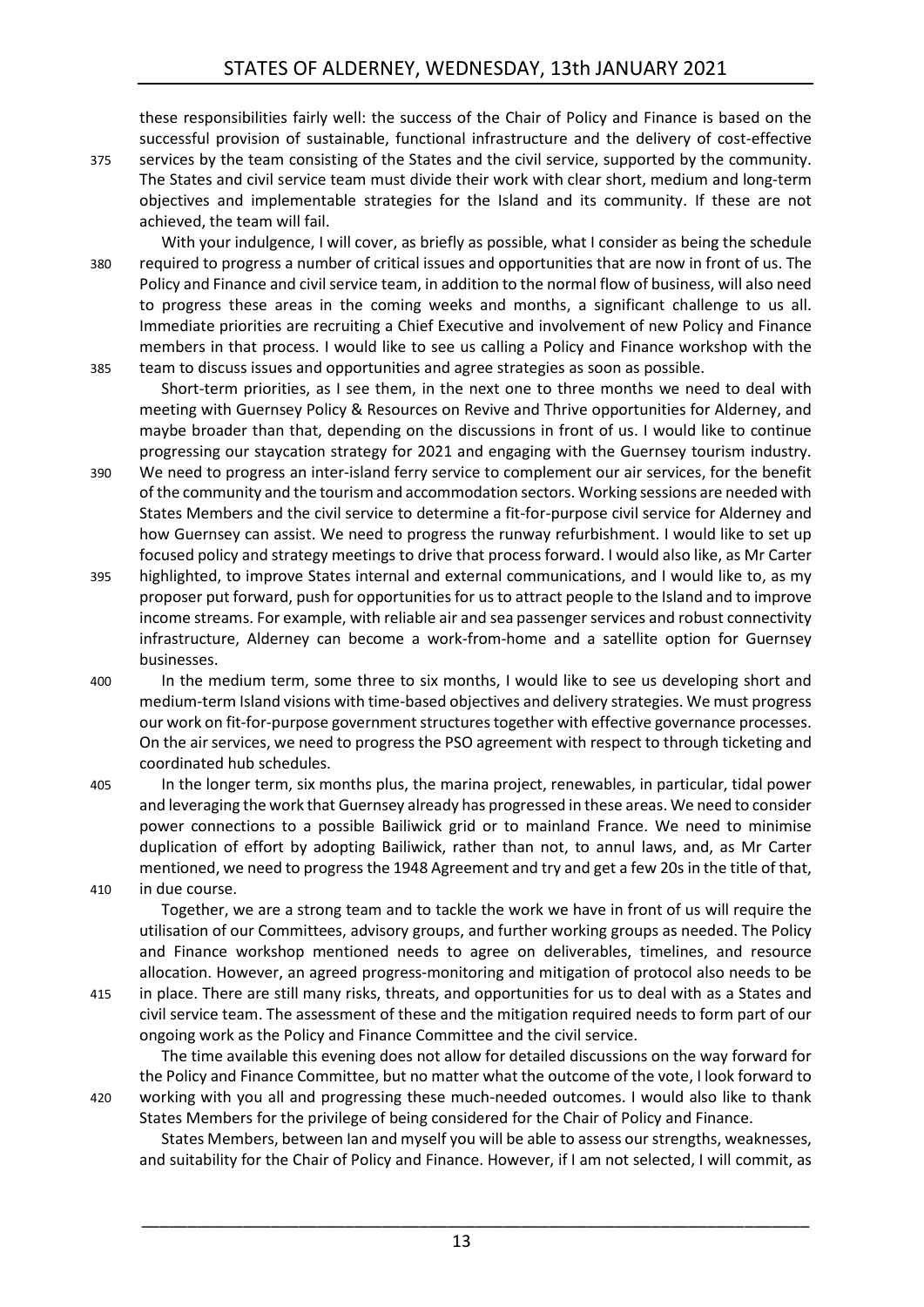I should do, to working with Ian and States Members for the benefit of the Island, its community,

425 and the Bailiwick for a sustainable future.

Thank you all.

**The President:** Thank you, Mr Abel. So, Mr Greffier, can we take a vote, please?

430

**The Greffier:** Yes, sir.

As I understand it, as the Members have agreed and voted to have an oral vote, it is new for the States of Alderney, therefore I propose, if it is agreeable to everyone, we deal with the nominations individually in order of the nominations, and I will go through the roll as usual, and 435 Members, in accordance to their conscience, can vote for, against, or to abstain.

**The President:** Thank you.

**The Greffier:** If we can deal, sir, then, with Mr Carter, as he was the first to be nominated.

440

*A vote was taken and the results were as follows:*

**FOR** Ms Burgess Mr Carter Mr McKinley **AGAINST** Mr Abel Mr Gentle Mr Harris Mr Jenkins Mr Kelly Mr Roberts Mr Snowdon **ABSTAINED** None

**The Greffier:** And sir, if we can move to the second nomination, of Mr Abel.

*A vote was taken and the results were as follows:*

| <b>FOR</b> | <b>AGAINST</b> | <b>ABSTAINED</b> |
|------------|----------------|------------------|
| Mr Abel    | Ms Burgess     | None             |
| Mr Gentle  | Mr Carter      |                  |
| Mr Harris  | Mr McKinley    |                  |
| Mr Jenkins |                |                  |
| Mr Kelly   |                |                  |
| Mr Roberts |                |                  |
| Mr Snowdon |                |                  |

**The Greffier:** 7 for; 3 against, sir, so Mr Abel has it.

445 **Mr Abel:** Mr President, may I have a moment to say something at this particular stage?

**The President:** Briefly, I hope.

**Mr Abel:** It will be. All I wanted to do was thank everybody who has voted for me, and also I 450 look forward to working with everybody and enveloping everybody within the team that we can to deliver the results we need going forward.

Thank you, and thank you all.

**The President:** Thank you very much indeed.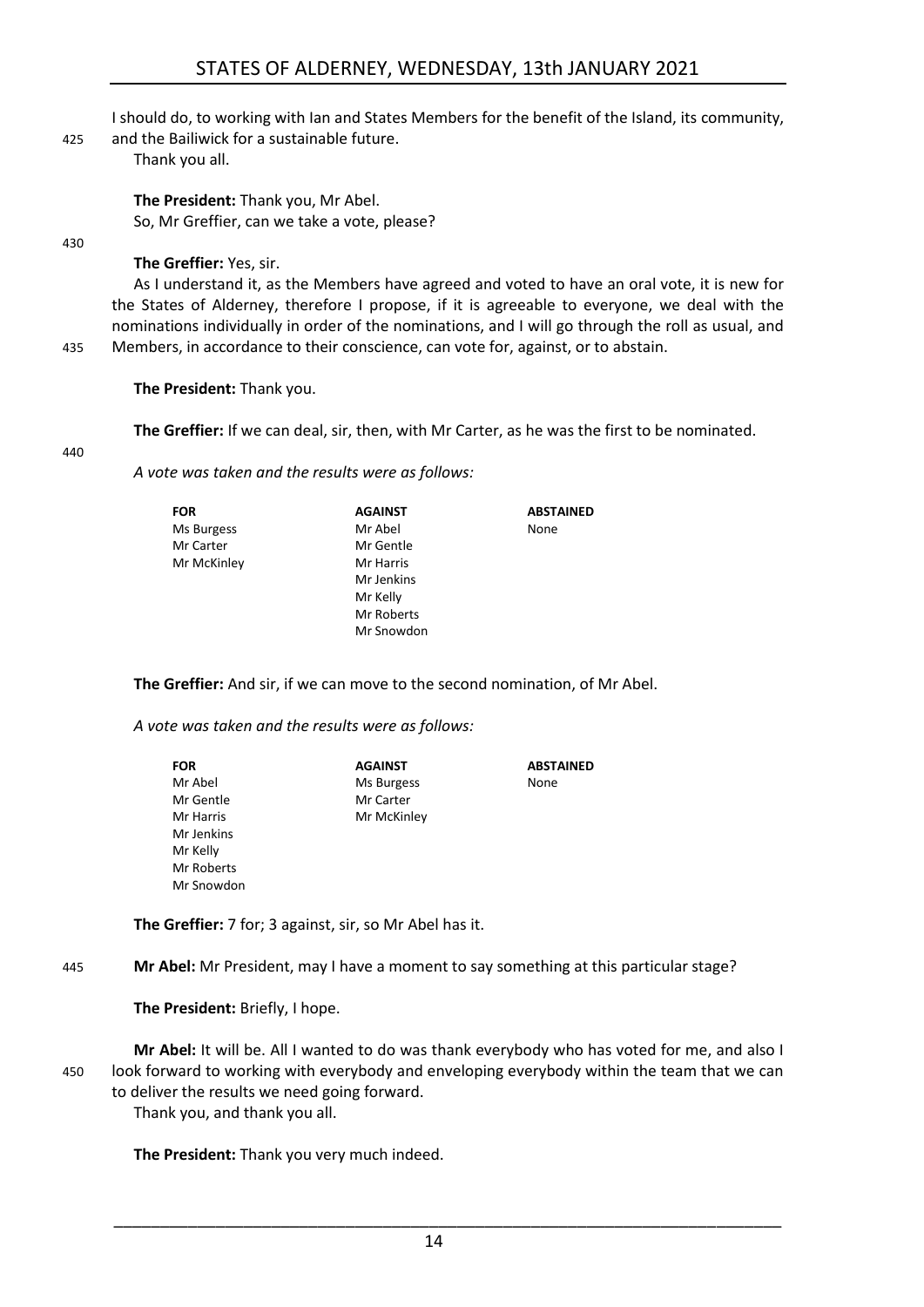## **2. General Services Committee – Mr Kelly appointed Chairman**

<span id="page-14-0"></span>455 **The President:** Now, Mr Greffier, we move to the Chair of the General Services Committee. Do we have nominations, please?

**Mr Roberts:** I would like to propose Mr Kelly, please.

460 **The President:** Mr Kelly. Would anybody second that proposal?

**Mr Snowdon:** I am happy to second Mr Kelly, sir. Thank you.

465 **The President:** Thank you very much indeed. Do we have any more? Mr Gentle.

**Mr Gentle:** Sir, I would like to propose Mr McKinley.

470 **The President:** And do we have a seconder?

**Mr Carter:** Yes, I will second.

**The President:** Mr Carter.

475 Do we have any other nominations? So we have two. Mr Roberts, you proposed; would you like to say a few words?

**Mr Roberts:** Just a few brief words, sir.

- I have known Mr Kelly for many years. He is a previous GSC Committee member, he has got 480 much experience on States matters from before, they include the difficult harbour issues, which are ongoing, and States work issues. I really feel that he has got a strong say from what he has achieved. I believe all of this needs redressing, and I do believe he will do that. Thank you, sir.
- 485 **The President:** Thank you.

Mr Snowdon, do you wish to add anything?

**Mr Snowdon:** Just briefly to say that Mr Kelly did spend some time in this role, I believe, before, when he was on the States, and he actually was the Deputy and stepped into the Chairmanship 490 for a short period, I believe he proved himself back then. And being an ex-police inspector, I think he will be quite detailed when he needs to be detailed. Thank you.

**The President:** Thank you very much indeed. 495 Mr Gentle, would you like to say a few words on behalf—

**Mr Gentle:** I will be a lot briefer, sir.

Mr McKinley has spent six years on the States, six years on General Services, in the last few years as a very good Chairman. That is all I need to say, sir, thank you.

500

**The President:** Thank you.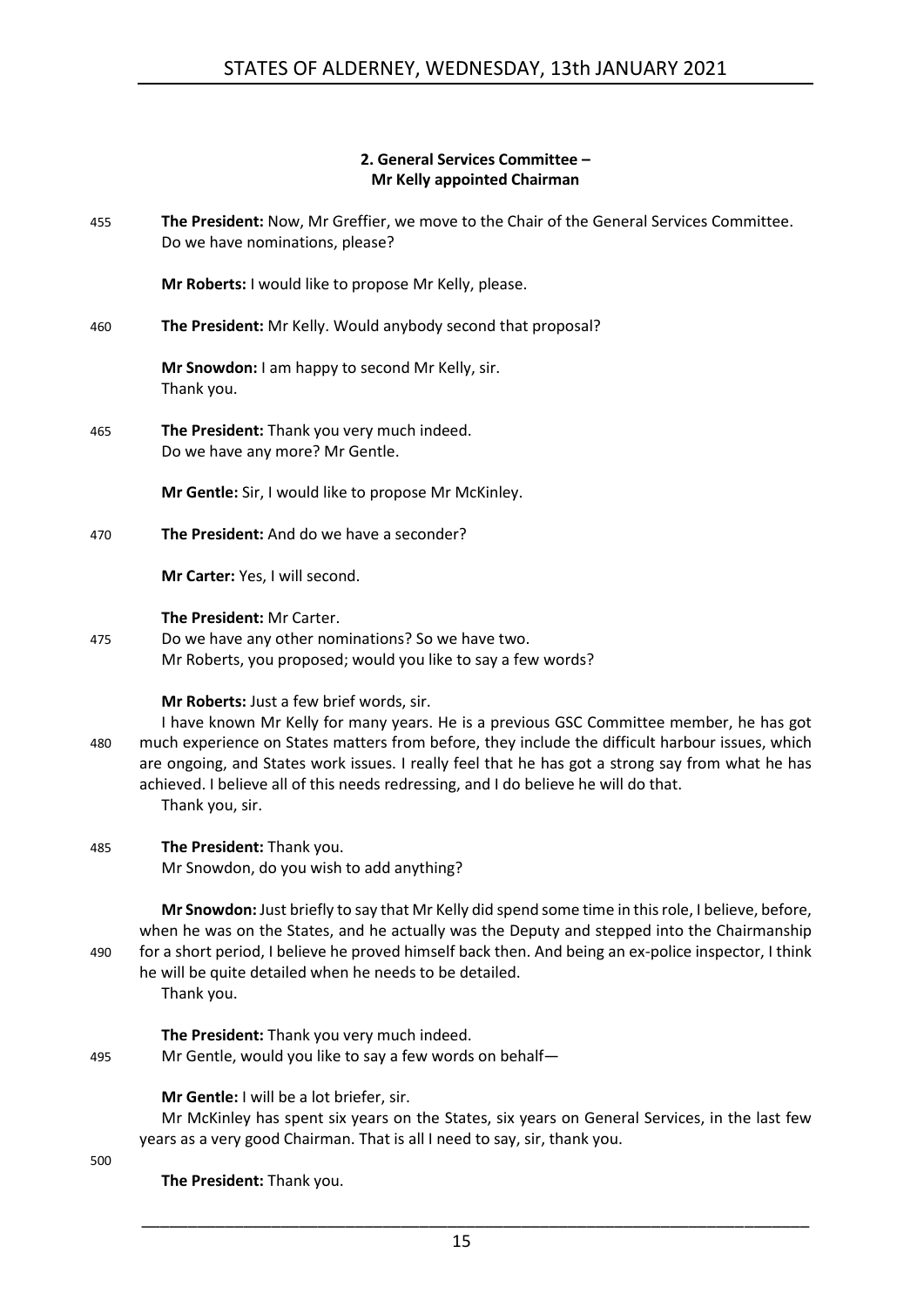Mr Carter, do you have anything to add?

**Mr Carter:** I have nothing further to say.

**The President:** Thank you very much indeed.

Well, I think the first nomination was Mr Kelly, so the floor is yours.

**Mr Kelly:** Thank you, sir.

505

510 Mr President, fellow States Members, I am seeking to serve as Chairman of the General Services Committee for two reasons. Firstly, I believe I have the background, skill set, and experiences to carry out the role. And secondly, due to my interest in the work the Committee undertakes.

Without wishing to diminish the equally important roles of P&F and BDCC, I believe the General 515 Services Committee is the most public facing committee; if the water does not flow, the harbour is out of action, our emergency services are able to respond, or if we have an environmental incident, or there is an issue in any other myriad of areas this Committee is responsible for, all of the Island's populace, for whom we serve, see first-hand, or know about it very quickly.

General Services has, by its very nature, got the largest revenue and capital budgets of the 520 three Committees, and given the change in financial arrangements between Guernsey and our Island, tight control of that budget without lessening the standard of service provided will be a difficult balancing act to perform, but one that must be mastered.

During the whole of the four years that I previously served as a States Member, I sat on the General Services Committee. I was the Deputy Chairman for the last two years and, as has been

525 said, I deputised for the Chairman for nearly three months due to illness. I have therefore seen what the position entails, experienced and dealt with many of the issues that are still prevalent today.

Whilst on GSC, I was part of the working party that tackled the issue of clean water filtration and storage, and we, with the assistance of Guernsey Water, installed the current filter system, 530 an example of Alderney being given assistance with and working together with a Guernsey authority. Together with a colleague, I was able to manage the thorny issue of the size of the quay area, and to prevent the secure port area from extending from where it is at present to where the dinghy party and car park are. That to me, ladies and gentlemen, is an example of elected Members setting policy.

535 I also formed the Harbour Users Committee in order to regularly obtain the views of all the users, and formed a Marina Advisory Group, which not only included States Members, but also non-elected Members. I still believe that a marina will be a long-term, huge, and sustainable financial benefit to the Island, but that we must be mindful to ensure that it does not overly detract from the rugged beauty of Alderney. This is why I believe the proposed developers should

540 now be left to place their proposals to the States – obviously, consulting with the Island's populace – in the agreed timeframe that has been given, without undue governmental involvement, as at some stage, both BDCC and the General Services Committee will have to approve or not the developer's proposals and place the matter before P&F and the States, a somewhat difficult position if we, the elected Members and civil servants, have been part of the development of 545 those proposals.

I have a collegiate approach to chairing the Committee and would wish to involve all Committee members in discussions, both within the Committee and with outside bodies. If, in my position as Chairman, I was called upon to undertake the latter, representing the Committee, this would be with the full knowledge of my colleagues, to whom I would report back to.

550 I am not afraid to make decisions where necessary and would robustly defend the work of the Committee and the States workforce, or conversely, apologise and correct any errors. I believe my previous training and experience will equip me to carry out the role of Chairman of the General Services Committee, and whilst I recognise the work done by Mr McKinley, I believe that with the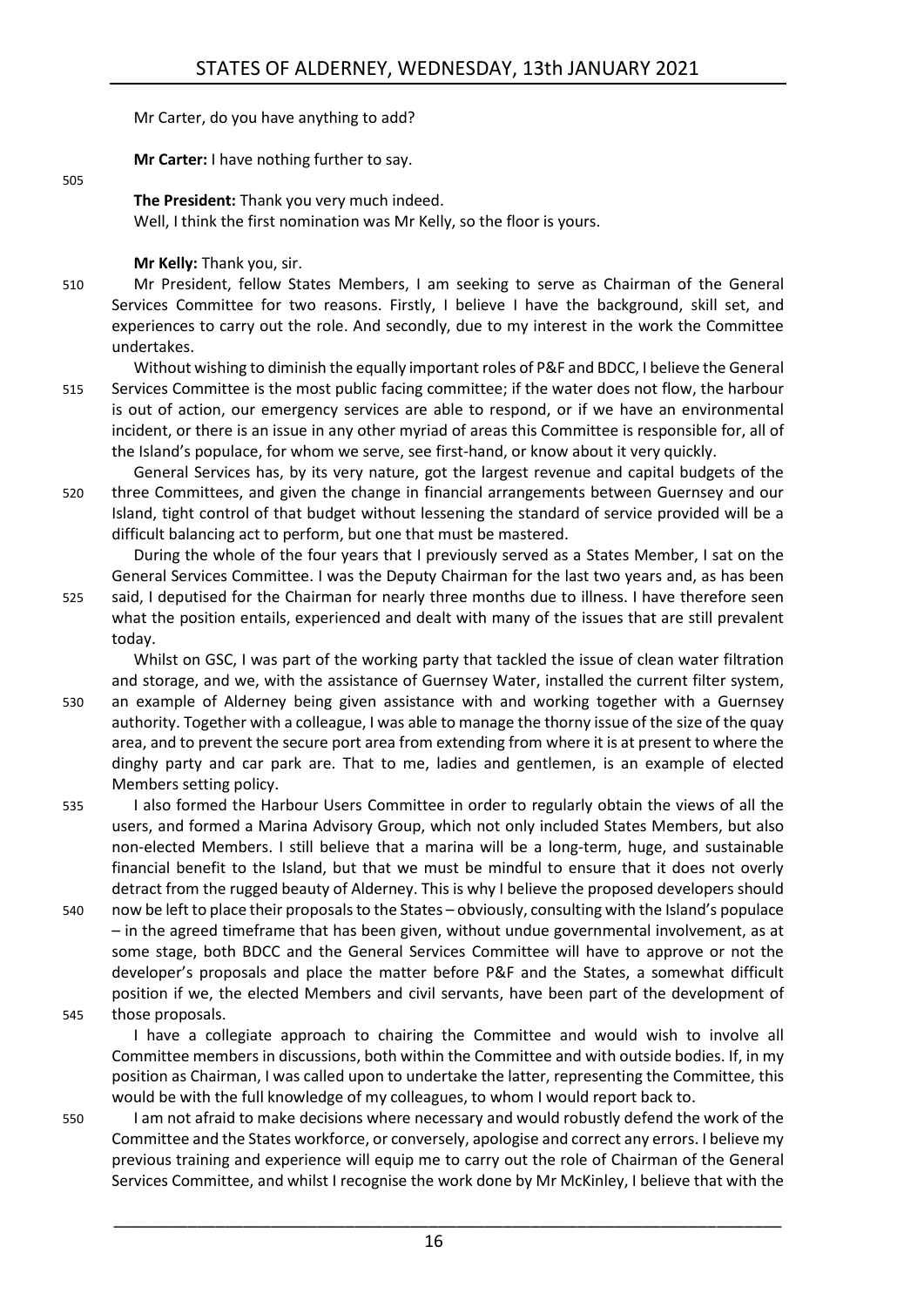new relationship with Guernsey, a fresh pair of eyes are now needed in this time of change, and I

555 ask for your support.

Thank you, sir.

**The President:** Thank you very much indeed. Mr McKinley.

560

## **Mr McKinley:** Thank you, Mr President.

May I start with a short summary of my connection with Alderney, because there are certain States Members who would not know, and actually, many people out there who do not know. I first visited Alderney with my parents some 56 years ago. My parents bought a house here in 1967 565 and I bought my house in 1985. At the time that I bought my house, I was in the military, serving in the army, and was not able to live here properly … and when I retired early from the army, I went to work as a security consultant for the United Nations, so I really did not come to live here permanently until 2005. And actually, funnily enough, even now, the United Nations World Food Programme gets in touch with me occasionally and asks me if I am ready to go to Sudan or Yemen 570 or somewhere interesting and exciting to do some work.

I became a States Member six years ago. I spent the first four years of my States membership as one of the representatives of Alderney in Guernsey, and at the same time, I was a member of the General Services Committee. For the last two years, I have been Chairman of the General Services Committee. The General Services Committee is a very lively Committee which deals with 575 a number of direct issues of interest to the community. I will highlight just a few; actually, they

have already been highlighted very clearly.

I stress the excellent relationship that we have with the States Works Department and the States Water Board, first of all, we have to work with them quite frequently. Harbour and Fisheries is one of our responsibilities. The Harbourmaster plan: we are discussing a new plan, as Mr Kelly 580 has mentioned—very important. We are dealing with the marina development, exactly the same

way, actually, again, as Mr Kelly has said; that is a discussion now between the BDCC and the General Services Committee, and the marina development people are progressing on an 18 month exclusivity deal, which will finish sometime in early 2022.

The crane issue, hopefully, will be resolved soon with the arrival of a new crane at the end of 585 this month. At the moment, we are dealing very carefully with the items that do have to be lifted by the crane and not lifting any aggregate; hopefully, that will change shortly.

We are also looking at the possibility of changing Alderney shipping buildings and moving them from where they are presently to a position on the commercial quay, therefore freeing up land for, perhaps, further development with respect to the harbour.

- 590 One of our other issues, of course, is traffic, streets, cobbles, signs and parking, and we are in a fairly regular relationship, and one of the members of the Committee is actually representing us with the Police and other interested parties. We are looking at Island road repairs, hopefully which will happen at the same time as the runway development and runway repair works, at the end of this coming year.
- 595 We are also looking at coastal erosion, and Fort Clonque and the road to Fort Clonque, which I think could be a slight worry in the coming years, and has actually already been quite a worry for us a couple of months ago.

We are trying to resolve the problems between the Alderney Wildlife Trust and the AVO, hopefully with success. Both bring a lot of very good benefit to this Island, and it would be nice to 600 see them work together.

**The President:** I am very reluctant, Mr McKinley, to interrupt, but the purpose of this is for you to explain to the Members why you would be the appropriate person to chair this Committee.

605 **Mr McKinley:** Yes, alright, Mr President, understood.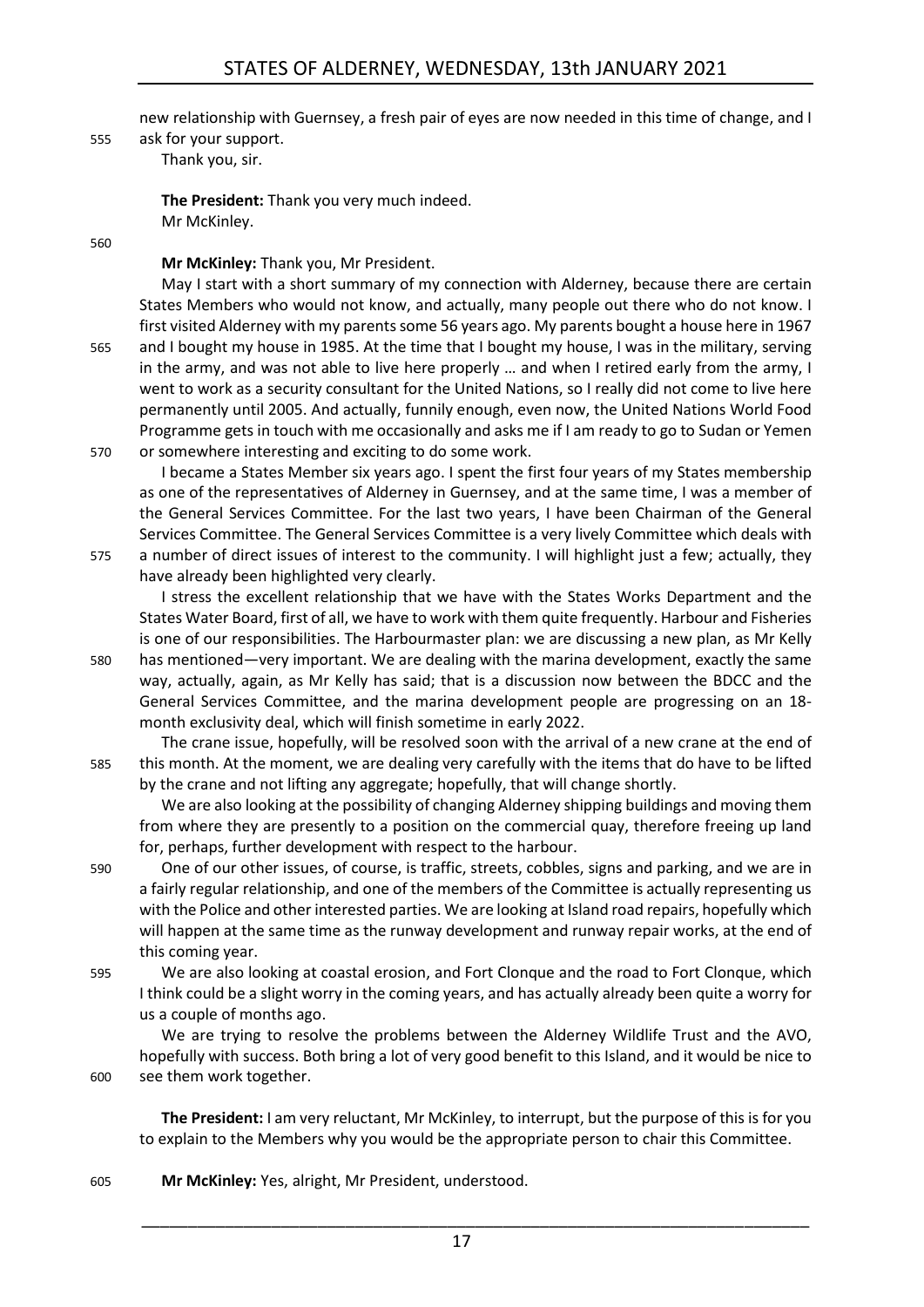Briefly, the reason that I believe that I would be the right person to chair the Committee is that I have done so for the last two years without complaints. Many of the items that Mr Kelly has already mentioned, many of which I was going to mention, are in progress at the moment, and I think it would be the wrong time to change chairmanship of that Committee, right now. In fact,

610 our first meeting is next Tuesday, and there is a lot to learn between now and Tuesday. I would quite happily hand over to Mr Kelly, who is clearly experienced, at the end of this coming year, but I think that we would need some continuity at the moment.

I would like to thank, though, my fellow Committee members for their hard work and support throughout my term as Chairman of the Committee, and I would also like to thank the civil service 615 who work for us. This is a very important Committee. I think I have the relevant experience. Please

## vote for me.

Thank you, sir.

**The President:** Thank you very much indeed, Mr McKinley. 620 Mr Greffier, could we move to one vote, please?

> **The Greffier:** Yes, sir. I think if I call the Members name and they can vote and name who they prefer, if everybody is in agreement, sir.

625 **Mr Snowdon:** Sorry, sir, could we just clarify that: are you going to call it and then we say either 'Mr McKinley' or 'Mr Kelly'?

**The President:** Yes, it will be one vote, and you vote for whoever is your preferred candidate.

*A vote was taken and the results were as follows:*

| <b>Mr KELLY</b> | <b>Mr McKINLEY</b> | <b>ABSTAINED</b> |
|-----------------|--------------------|------------------|
| Mr Abel         | Mr Carter          | None             |
| Ms Burgess      | Mr Gentle          |                  |
| Mr Harris       | Mr McKinley        |                  |
| Mr Jenkins      |                    |                  |
| Mr Kelly        |                    |                  |
| Mr Roberts      |                    |                  |
| Mr Snowdon      |                    |                  |
|                 |                    |                  |
|                 |                    |                  |

#### 630

**The Greffier:** Mr Kelly has 7 votes, sir, Mr McKinley, 3.

**The President:** Mr Kelly, would you like to take the same opportunity I afforded to Mr Abel?

635 **Mr Kelly:** Very briefly, sir, to thank those who voted for me, and hopefully, I will convince those who did not that I am worthy, but I would appreciate Mr McKinley's assistance when I take over, and I thank him for the work he has done over the last two years.

**Mr McKinley:** Thank you, Mr Kelly. May I just say one thing? 640 **The President:** Well, Mr McKinley, yes, I think we can grant you that indulgence.

**Mr McKinley:** I thank those who voted for me. I am sorry not to have been accepted as Committee leader at this moment, but it will certainly give me less sleepless nights. I would very much like to be on the Committee though, particularly when covering items such as harbour 645 development, the marina, and other such issues.

Thank you very much, sir.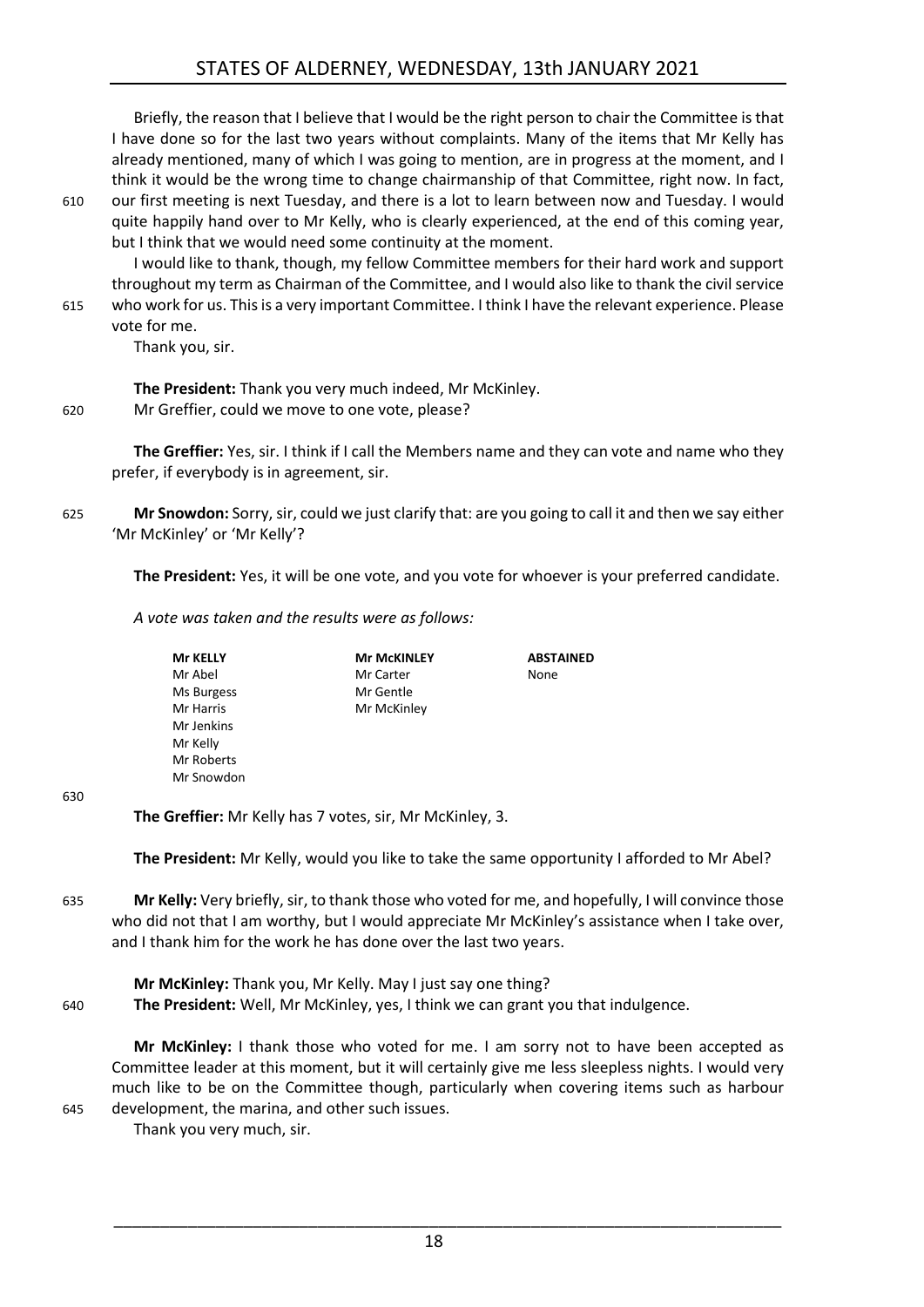## **3. Building and Development Control Committee – Mr Gentle appointed Chairman**

<span id="page-18-0"></span>**The President:** Thank you very much indeed.

Now, Mr Greffier, we move to the Chair of the Building and Development Control Committee. 650 Do we have any nominations, please?

**Mr Snowdon:** I would like to nominate Mr Gentle, if that is alright, President, thank you.

## **The President:** Thank you.

655 And would anybody second that proposal? Mr Jenkins. Do we have any other proposals for Chair of the BDCC? I understood that we might. No, so we only have the one nomination, therefore, if everybody is agreed—

**Mr Snowdon:** It is up to you, sir. Do you want me to make any comments and for Mr Gentle to 660 make his speech, or me to not make any comments and he can do his speech?

**The President:** Well, there is nobody else in the race, so I think it is Mr Gentle's if that accords with the view of the membership, unless I am advised… *(Interjection by the Greffier)* So, Mr Gentle, would you like the opportunity of saying a few words?

665

## **Mr Gentle:** Thank you.

I have written much, expecting someone to stand against me, but I have got a lot more talking to do this evening so I would just like to say thank you very much, thank you for putting your trust in me, and I will do my best.

670 Thank you.

## **VI. Appointment of Members of the Policy and Finance Committee – Ms Burgess, Mr Carter, Mr Gentle, Mr Harris, Mr Jenkins, Mr Kelly, Mr McKinley, Mr Roberts and Mr Snowdon**

### <span id="page-18-1"></span>*Item VI*

*The States of Alderney is asked to elect a minimum of two Members in addition to the Chairman, to the Policy and Finance Committee.*

**The Greffier:** Item VI, if I may, sir.

**The President:** Yes, please.

675

**The Greffier:** Appointment of Members for the Policy and Finance Committee. **The President:** Anything from the People's Meeting, Mr Gentle?

**Mr Gentle:** Sir, it was queried why only a minimum of two members are required to sit on any 680 Committee, as this number is too low to cover illness, general absence or conflict of interest, which could result in a Committee not being quorate. The issue was noted by myself and it was clarified that this has always been the wording set out in the Billet, and the minimum of two members requirement is set in the law.

Thank you.

685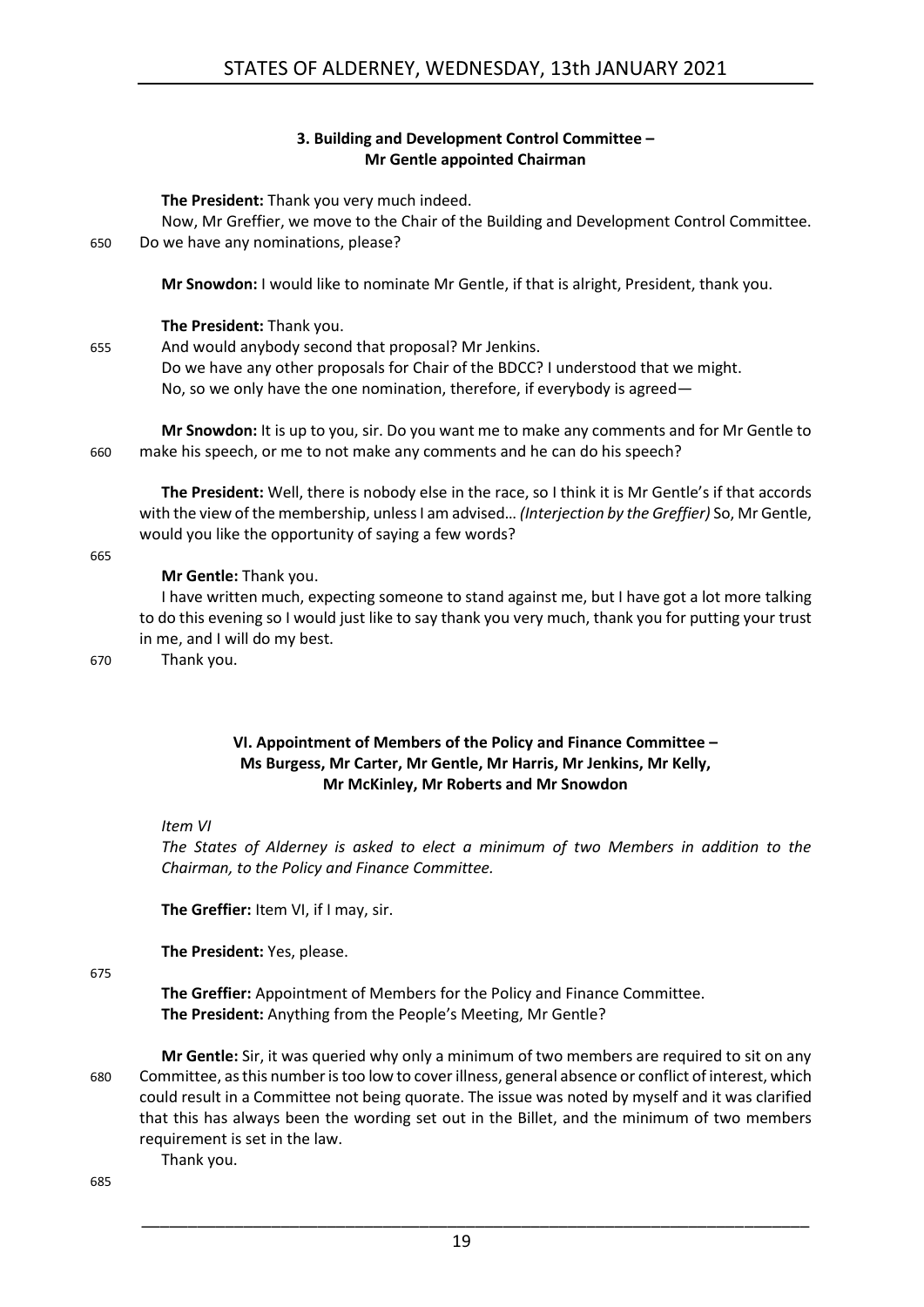**The President:** Thank you very much indeed.

We will deal firstly with the Policy and Finance Committee. Now the members have been very kind to give me some guidance on this issue, and I understand that, Mr Abel, the new Chair of the Policy and Finance Committee, that you would wish to propose all nine members.

690

**Mr Abel:** That is correct, Mr President; I propose that all nine members serve on the Policy and Finance Committee.

## **The President:** Thank you.

695 Would anybody like to second that? Mr Kelly.

**Mr Kelly:** If I may, sir.

**The President:** And that, again, seems to be fairly clear, so those Members will be elected to 700 Policy and Finance.

## **VII. Appointment of Committee Members to other Committees – Members appointed**

<span id="page-19-0"></span>*Item VII*

*The States of Alderney is asked to elect the members of the following Committees, in addition to the Chairmen:-*

- *1. A minimum of two Members to the General Services Committee*
- *2. A minimum of two Members to the Building and Development Control Committee*

**The Greffier:** Item VII, sir, appointment of Committee Members to other Committees. The States of Alderney is asked to elect the members of the following Committees, in addition to the Chairmen: 1. a minimum of two Members for the General Services Committee and 2. a minimum 705 of two Members to the Building and Development Control Committee.

So starting with 1. sir, a minimum of two Members to the General Services Committee.

## **1. General Services Committee – Ms Burgess, Mr Jenkins, Mr McKinley and Mr Roberts appointed Members**

<span id="page-19-1"></span>**The Greffier:** So starting with 1. sir, a minimum of two Members to the General Services Committee.

710 **The President:** Thank you very much indeed. Now again, I have been given helpful guidance— **Mr Gentle:** Sir?

**The President:** Oh, sorry, the People's Meeting.

## 715

**Mr Gentle:** Yes, sorry, I do not want to interrupt you too much. The same comment was made as for the Item before, sir.

## **The President:** Thank you.

720 Mr Kelly, I believe you wish to make some nominations.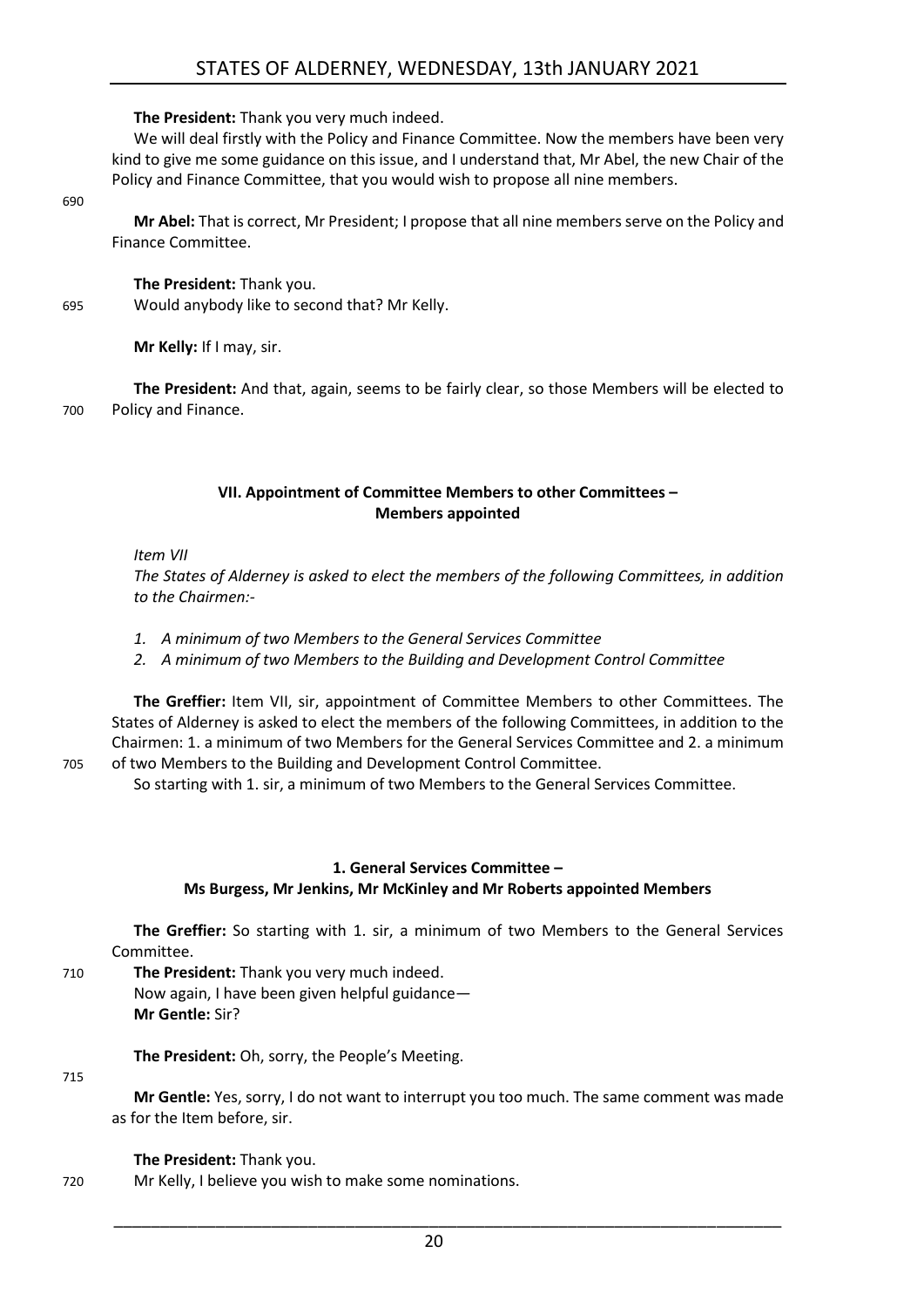**Mr Kelly:** I would, sir, if I may. I would like to propose Mr Jenkins, Mr McKinley, Mr Roberts, and Ms Burgess.

725 **The President:** Would anybody like to second those nominations? Mr Abel. And again, I understand that is with the agreement of all the members. So there; you now have your Committee, Mr Kelly.

**Mr Kelly:** I am obliged, sir. 730 Thank you.

## **2. Building and Development Control Committee – Mr Carter, Ms Burgess, Mr Snowdon, and Mr Harris elected Members**

<span id="page-20-0"></span>**The Greffier:** Moving to item 2., sir, that is a minimum of two Members to the Building and Development Control Committee.

735 **The President:** Mr Gentle, you would like to propose the Members?

**Mr Gentle:** Yes, please, sir, thank you.

I would like to propose Mr Carter, Ms Burgess, Mr Snowdon, and Mr Harris. Thank you.

740

**The President:** Who would like to second that?

**Mr Harris:** I am happy to second, sir.

### 745 **The President:** Thank you, Mr Harris.

Again, I understand that that accords with the views of the membership. In that event, that is your Committee, Mr Gentle.

## <span id="page-20-1"></span>**VIII. Election of Alderney Representatives to sit in the Guernsey States of Deliberation – Mr Snowdon and Mr Roberts; Mr Gentle and Ms Burgess appointed respectively**

*Item VIII*

*Following the procedure as laid out in the Resolution of The States of Alderney dated 18th October 2006, and the Plebiscite election of 12th December 2020, the States of Alderney is asked:-*

- *(a) To elect two members to sit in the Guernsey States of Deliberation for 2021, and*
- *(b) To elect two other members to sit in the Guernsey States of Deliberation as Alternative Representatives for 2021.*

**The Greffier:** Next, sir, is Item VII, that is the election of Alderney Representatives to sit in the Guernsey States of Deliberations, Following the procedure as laid out in the Resolution of The 750 States of Alderney dated 18th October 2006, and the Plebiscite election of 12th December 2020, the States of Alderney is asked (a) to elect two members to sit in the Guernsey States of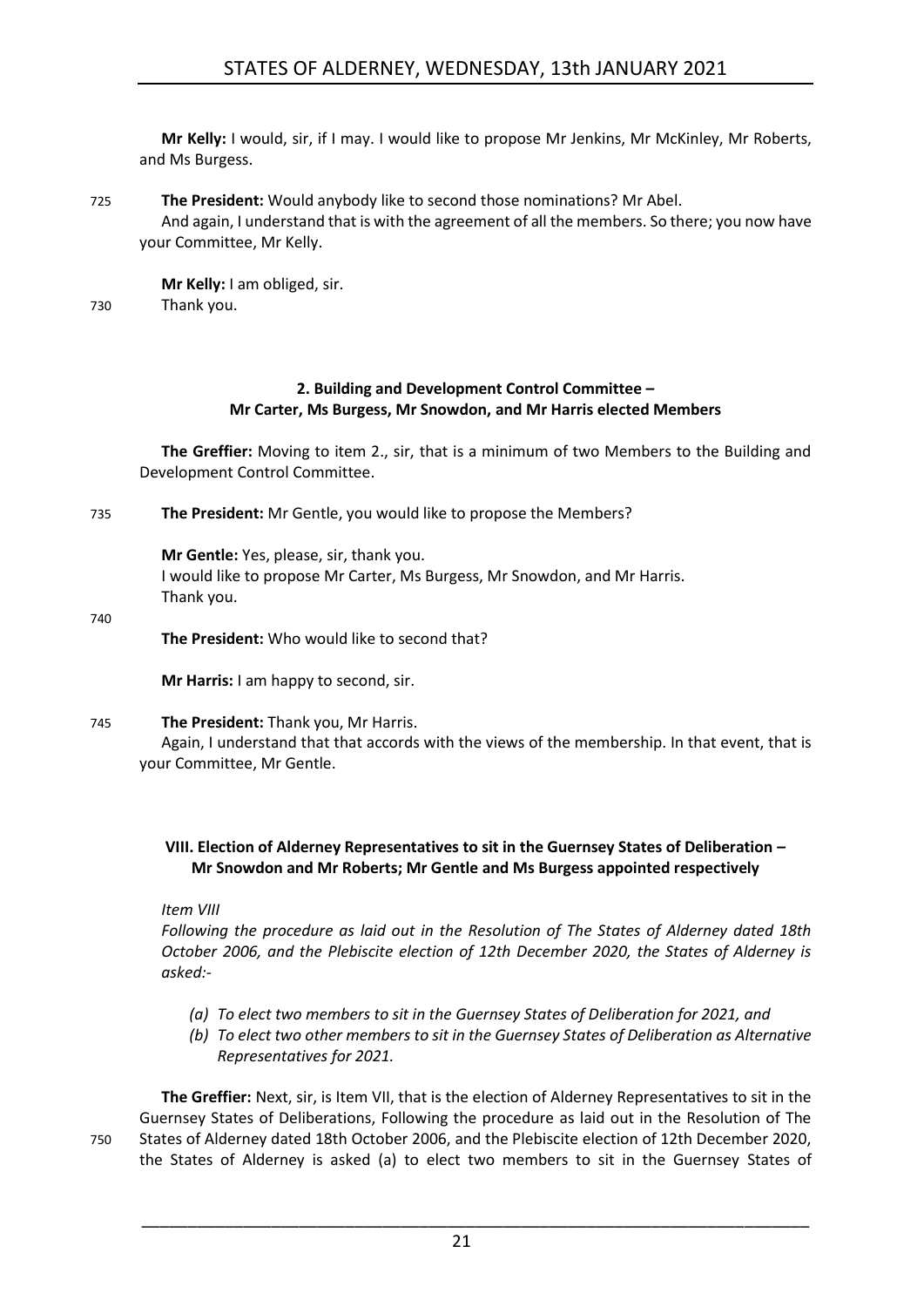Deliberation for 2021, and (b) to elect two other members to sit in the Guernsey States of Deliberation as Alternative Representatives for this year.

Taking (a), then, sir—that is to elect two Members to sit in the States of Guernsey for this year.

#### 755

**The President:** Thank you, Mr Greffier.

Now, we have had the plebiscite in respect of this issue, and Mr Snowdon and Mr Roberts were duly elected to that role, but it does need to be confirmed in this Chamber.

Does anybody want to nominate anybody else, or are you all content that Mr Snowdon and Mr 760 Roberts retain the vote of the community? Yes, thank you.

And now, we move to the election of alternatives. Again, Mr Gentle, you were also third in the election, and I think the tradition is that Mr Gentle, therefore, would be our first alternate. Because we only had three in the election, we now need to elect another one. Mr Snowdon is chomping at the bit.

765

**Mr Snowdon:** Could I propose Ms Burgess as number four? Thank you.

**The President:** Would anybody like to propose Ms Burgess as the second alternate? Mr McKinley. Is that the view of you all?

#### 770

**Members:** Agreed.

**The President:** Thank you.

775 **The Greffier:** That has been carried, sir.

## **IX. Other Appointments: Commonwealth Parliamentary Association – Mr Carter, Mr McKinley, and Ms Burgess appointed**

<span id="page-21-0"></span>*Item IX*

*The States of Alderney is asked to elect three members to sit on the Management Committee in the affairs of the Alderney Branch of the Commonwealth Parliamentary Association (the President being Ex-officio Chairman) for 2021.*

**The Greffier:** Item IX, other appointments: Commonwealth Parliamentary Association, the States of Alderney is asked to elect three members to sit on the Management Committee in the affairs of the Alderney Branch of the Commonwealth Parliamentary Association, the President being Ex-officio Chairman, for 2021.

780

**The President:** Thank you. No comments from the People's Meeting, Mr Gentle?

**Mr Gentle:** No, sir.

785

**The President:** Thank you.

And again, you very helpfully gave me prior notice that we have three nominations: Mr Carter, Mr McKinley, and Ms Burgess. Would somebody like to formally nominate those three? Mr Gentle.

790 Would anybody like to formally second those? Mr Harris.

Any other nominations? Then you are our representatives on that association.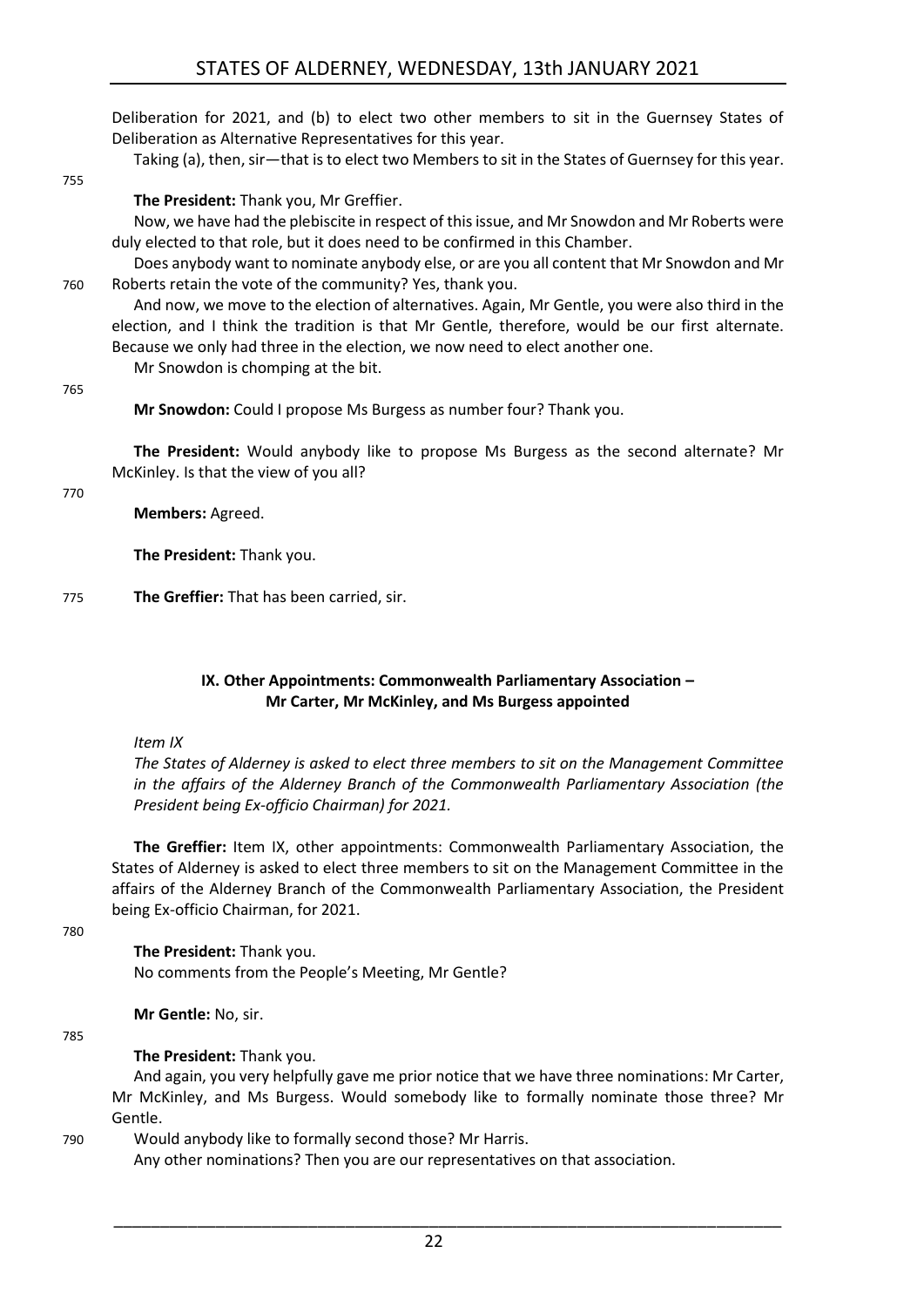## **X. Other Appointments: St Anne's School Management Committee – Mr Jenkins appointed**

## <span id="page-22-0"></span>*Item X*

*The States of Alderney is asked to resolve to appoint, for a period of one year, renewable at the next Annual January Meeting, one member as a Representative on the Management Committee of St Anne's School.*

**The Greffier:** Item X, other appointments: St Anne's School Management Committee, the States of Alderney is asked to resolve to appoint, for a period of one year, renewable at the next Annual January Meeting, one member as a Representative on the Management Committee of St Anne's School.

**The President:** Thank you very much indeed. Again, no comments, Mr Gentle?

I understand we have only one nominee for this position. Could we have, please, somebody to

795 nominate?

**Mr Snowdon:** I am happy to oppose Mr Jenkins.

**The President:** *Oppose*?

800

**Mr Snowdon:** Propose. *(Laughter)* Sorry.

**The President:** And do we have a seconder for that? Mr Gentle.

805 **Mr Gentle:** More than happy to second, sir.

**The President:** Thank you very much indeed.

No further proposals? In that case, Mr Jenkins, you are now the representative on the St. Anne's Management School Committee.

810

**Mr Jenkins:** Thank you.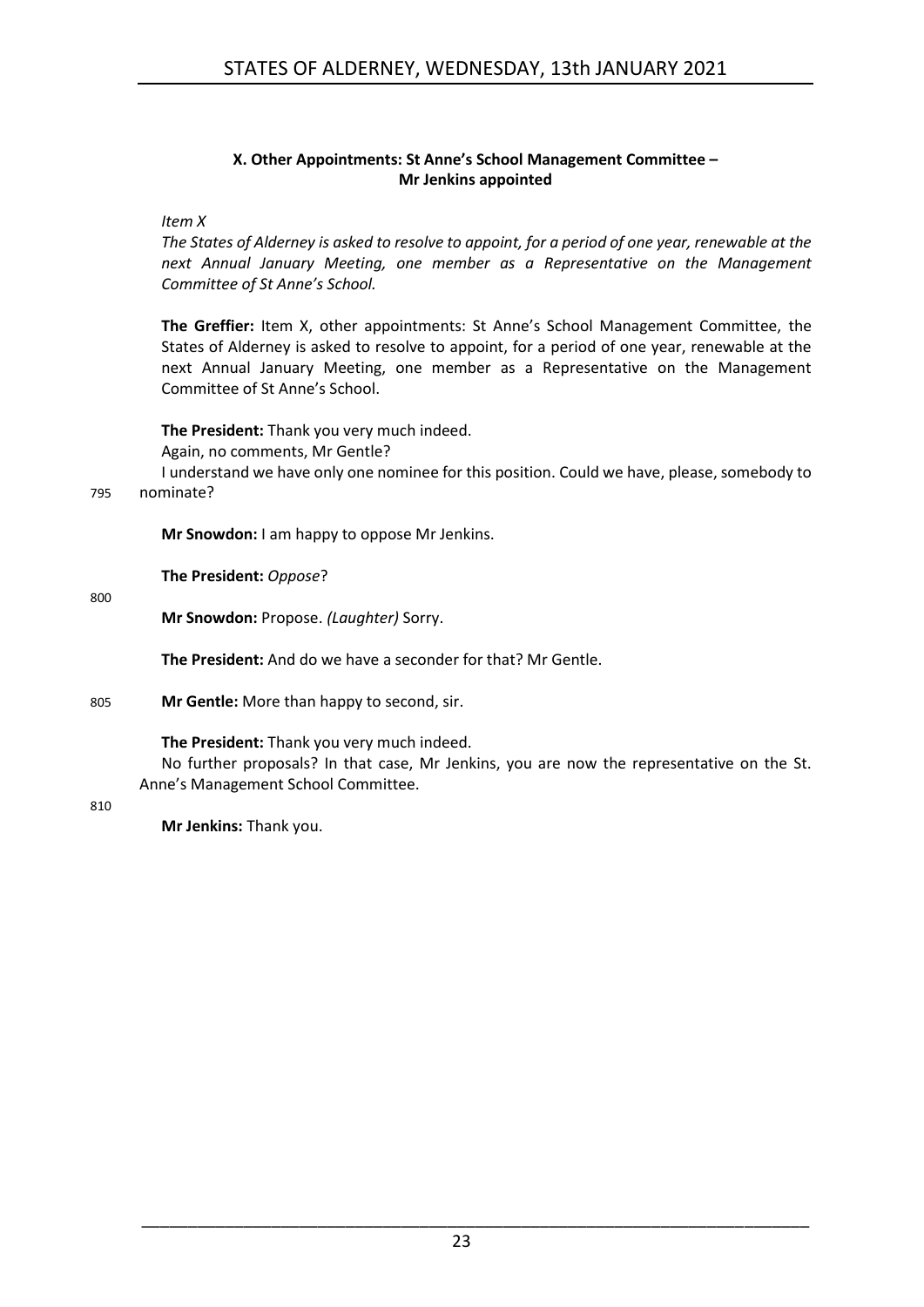## <span id="page-23-0"></span>**XI. The Damages (Assumed Rate of Return and Related Matters) (Enabling Provisions) (Guernsey and Alderney) Law, 2020 – Approved**

*Item XI*

*The States of Alderney is asked to give their approval to the Projet de Loi entitled "The Damages (Assumed Rate of Return and Related Matters) (Enabling Provisions) (Guernsey and Alderney) Law, 2020", and to authorise the Bailiff to present a most humble petition to Her Majesty praying for Her Royal Sanction thereto.*

**The Greffier:** Sir, this is Item XI, the Damages (Assumed Rate of Return and Related Matters) (Enabling Provisions) (Guernsey and Alderney) Law, 2020. There is a letter from the Bailiwick of Guernsey, dated 14th December which was received by the President. The States of Alderney is 815 asked to give their approval to the Projet de Loi entitled "The Damages (Assumed Rate of Return and Related Matters) (Enabling Provisions) (Guernsey and Alderney) Law, 2020", and to authorise the Bailiff to present a most humble petition to Her Majesty praying for Her Royal Sanction thereto.

## 820 **The President:** Thank you.

I will be guided by you, Mr Greffier, as to whether we need a proposer and seconder, or whether we just simply are able to approve this Item.

**The Greffier:** I think, sir, for completeness, if we had it proposed and seconded.

825

**The President:** Very well. Could we have a proposer, please? Mr Carter. Second? Mr Gentle. Is everybody happy to approve that Proposition? Thank you.

## **XII. The Emergency Powers (Coronavirus) (General Provision) (Bailiwick of Guernsey) (No.9) Regulations, 2020 – Not annulled**

<span id="page-23-1"></span>*Item XII*

*The States of Alderney is asked not to annul "The Emergency Powers (Coronavirus) (General Provision) (Bailiwick of Guernsey) (No.9) Regulations, 2020"*

**The Greffier:** The next, sir, is Item XII, the Emergency Powers (Coronavirus) (General Provision) 830 (Bailiwick of Guernsey) (No.9) Regulations, 2020, the States of Alderney is asked not to annul "The Emergency Powers (Coronavirus) (General Provision) (Bailiwick of Guernsey) (No.9) Regulations, 2020"

## **The President:** Thank you.

835 No comments from the People's Meeting? Mr Gentle.

**Mr Gentle:** Sir, colleagues, I will be brief on this one, because I will speak a little bit more on the next Item.

This is an ongoing theme, we have to not annul. The main parts concerned with this regulation 840 were screening, assessment of police powers of enforcement, and the creation of criminal offences. They came into force on 27th November, expired on 27th December, and as for all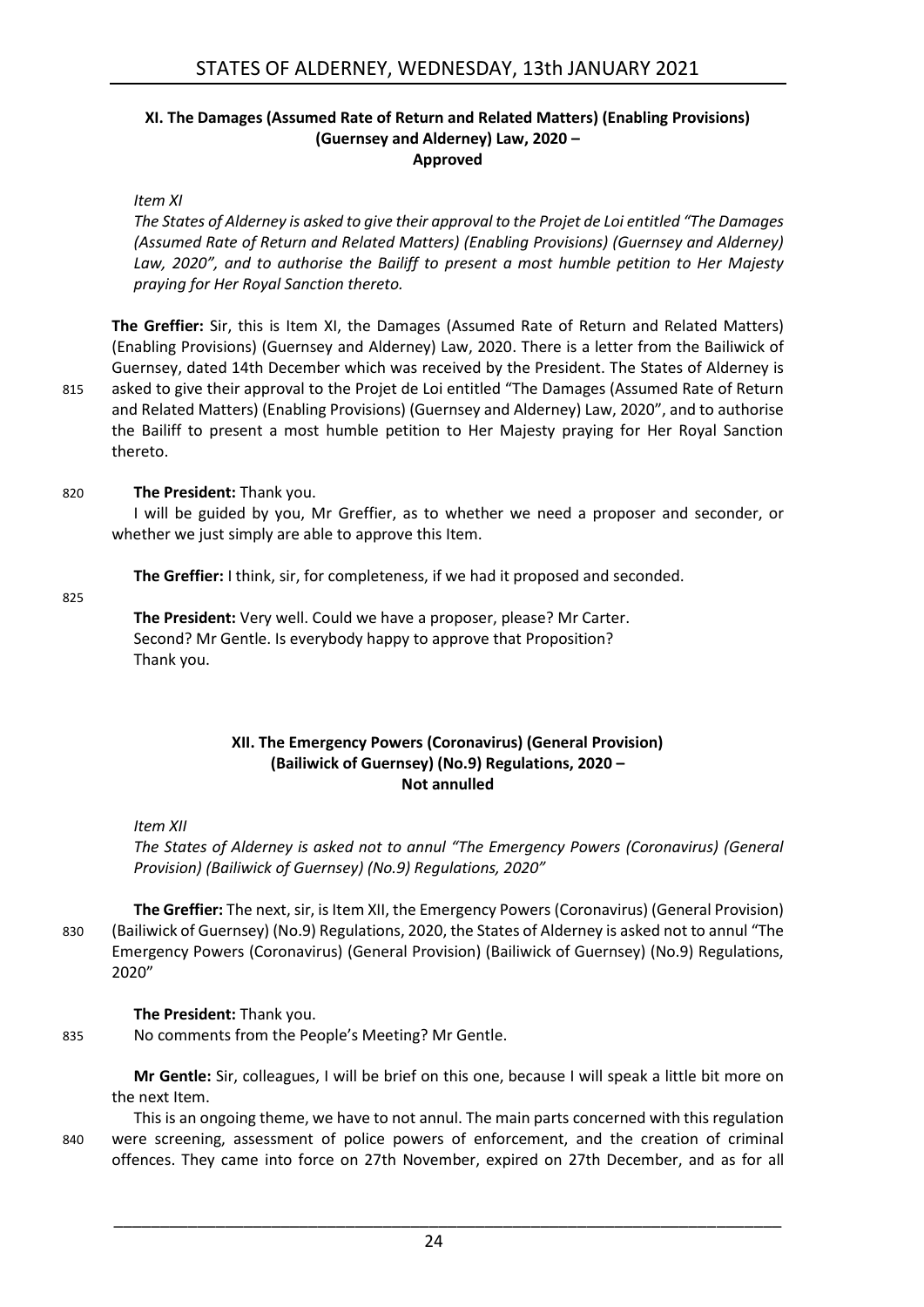## STATES OF ALDERNEY, WEDNESDAY, 13th JANUARY 2021

regulations brought in under the Emergency Powers Coronavirus (Bailiwick of Guernsey) Regulations, 2020, they only remain valid until either annulled or on expiration. Thank you, sir.

845

**The President:** Thank you very much indeed. Mr Snowdon.

**Mr Snowdon:** I am happy to second, sir, and I do not need to add anything. 850 Thank you.

> **The President:** Thank you. Would anybody like to speak on this Item? Then, may we take a vote, please?

#### 855

*A vote was taken and the results were as follows:*

| <b>FOR</b>  | <b>AGAINST</b> | <b>ABSTAINED</b> |
|-------------|----------------|------------------|
| Mr Abel     | None           | None             |
| Ms Burgess  |                |                  |
| Mr Carter   |                |                  |
| Mr Gentle   |                |                  |
| Mr Harris   |                |                  |
| Mr Jenkins  |                |                  |
| Mr Kelly    |                |                  |
| Mr McKinley |                |                  |
| Mr Roberts  |                |                  |
| Mr Snowdon  |                |                  |

**The President:** Thank you.

<span id="page-24-0"></span>**The Greffier:** Carried, then, sir.

### **XIII. Emergency Powers (Coronavirus) (General Provision) (Bailiwick of Guernsey) (No.10) Regulations, 2020 – Not annulled**

*Item XIII*

*The States of Alderney is asked not to annul "The Emergency Powers (Coronavirus) (General Provision) (Bailiwick of Guernsey) (No.10) Regulations, 2020"*

- 860 **The Greffier:** Item XIII, The Emergency Powers (Coronavirus) (General Provision) (Bailiwick of Guernsey) (No.10) Regulations, 2020, The States of Alderney is asked not to annul "The Emergency Powers (Coronavirus) (General Provision) (Bailiwick of Guernsey) (No.10) Regulations, 2020". Proposed by Mr Gentle and seconded by Mr Snowdon.
- 865 **The President:** And there were no comments at the People's Meeting, Mr Gentle?

**Mr Gentle:** No.

**The President:** Then, would you like to propose this Item?

870

**Mr Gentle:** Thank you, sir, colleagues.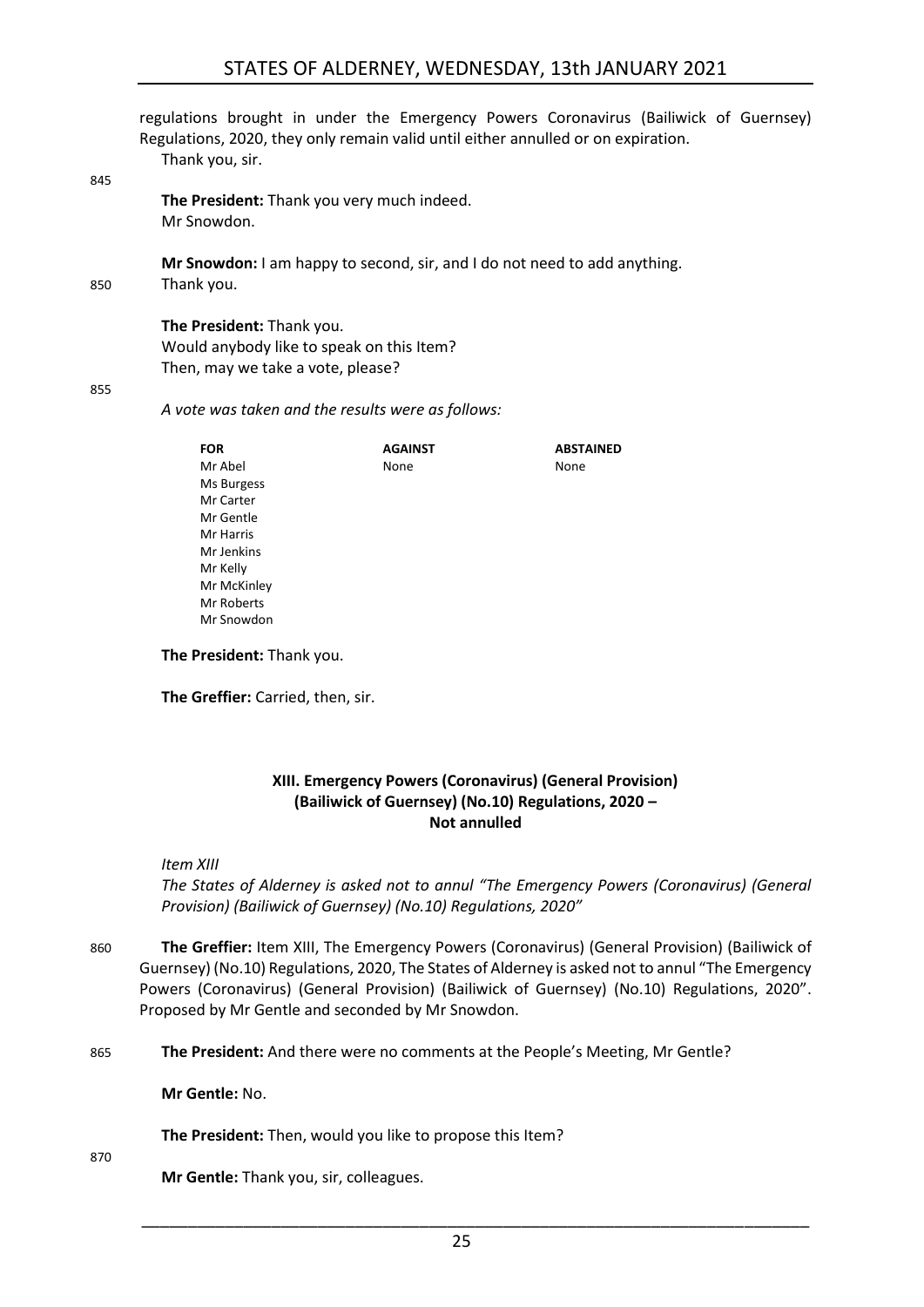Regulations No. 10 came in on 15th December and will expire in a couple of days. These also had the additional requirements and exceptions in the self-isolation rules and the Day 13 test eligibility, and the rules for those not undertaking testing capability. They also dealt with mental 875 health, the GFSC's ability to hold meetings remotely, and the Court of Appeal's ability to do the same.

This whole process of regulations, sometimes already expired, coming before us is laid down in the CCA Law of 2012, which I imagine was not designed for its current use. This has been going on for about 11 months now, and there is no way that this was envisaged by those who drafted 880 the law eight or nine years ago, but without changing the law, it would not be possible to make it a simpler process.

The 'not to annul' is a safeguard within our own system. Ordinarily, regulations come before us and we then get time to understand them. However, in the case of CCA Regulations, we have to go through what appears to be a tedious process, but it is a very important one that we must 885 continue with as the spectre of COVID continues to hang over us.

Thank you.

**The President:** Thank you. Mr Snowdon, anything to add?

#### 890

**Mr Snowdon:** No, I am happy to second the Item, thank you.

**The President:** Thank you. Anybody wish to make a contribution on this Item?

*A vote was taken and the results were as follows:*

**FOR** Mr Abel Ms Burgess Mr Carter Mr Gentle Mr Harris Mr Jenkins Mr Kelly Mr McKinley Mr Roberts Mr Snowdon **AGAINST** None **ABSTAINED** None

895 **The Greffier:** Full house again, sir, that is carried.

## **XV. The Acquisition of Immovable Property by Aliens (Brexit) (Repeal) (Alderney) Regulations, 2020 – Not annulled**

<span id="page-25-0"></span>*Item XV*

*The States of Alderney is asked not to annul "The Acquisition of Immovable Property by Aliens (Brexit) (Repeal) (Alderney) Regulations, 2020"*

**The Greffier:** If we may, sir, Item XV, The Acquisition of Immovable Property by Aliens (Brexit) (Repeal) (Alderney) Regulations, 2020, the States of Alderney is asked not to annul "The Acquisition of Immovable Property by Aliens (Brexit) (Repeal) (Alderney) Regulations, 2020". Proposed by Mr Gentle, seconded by Mr McKinley.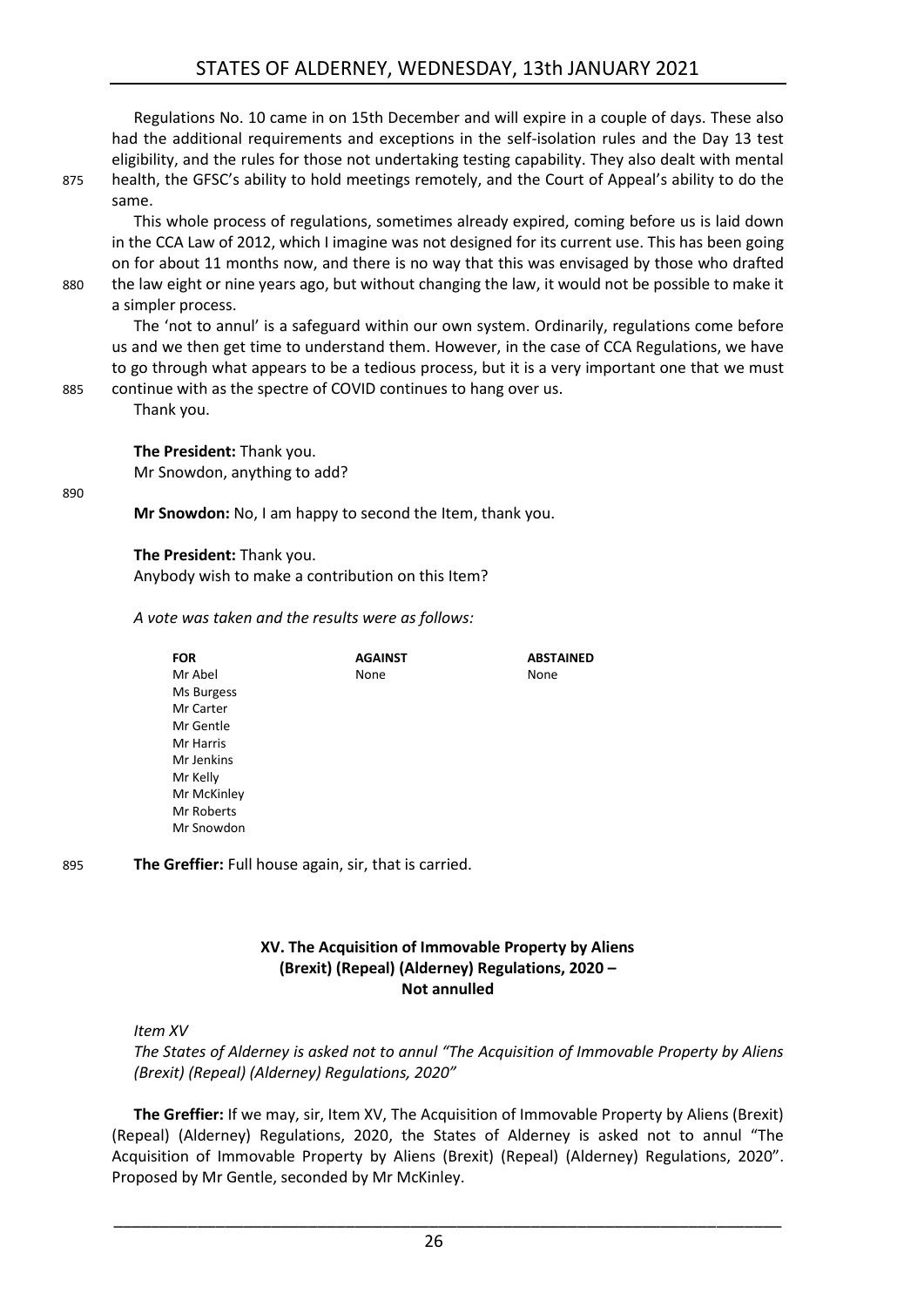900 **The President:** Before I ask Mr Gentle, could we just for the record, Mr Greffier, confirm that Item XIV was dealt with on Monday of this week?

**Mr Greffier:** It was, yes.

905 **The President:** Thank you. People's Meeting, no comments, Mr Gentle?

**Mr Gentle:** Yes, there were, sir, thank you.

## 910 **The President:** Oh, there were.

**Mr Gentle:** The specification or *la requisition* and 'acquisition' were queried, until it was then realised that there was a mistake in the wording within the Billet.

The Deputy Chief Executive clarified that the two laws relate to the same process of purchasing 915 property on Alderney. There were comments made regarding the author of the paper that had been taken to P&F; what the requirements are to remove the law now, that it should be checked with the Privy Council, not just the Law Officers; and that it went through P&F by a casting vote.

## **The President:** Thank you.

920 Mr McKinley you are seconding this?

**Mr McKinley:** Yes I am, sir.

**The President:** Do you wish to—

925

**Mr Gentle:** No, that was not my proposal speech; that was from the People's Meeting, sir.

**The President:** Sorry, yes, forgive me … I will take a deep breath. Mr Gentle.

930

## **Mr Gentle:** Thank you, sir.

Sir, colleagues—forgive my French—the 1906 law *Loi relative la requisition de Propriete Immobiliere en cette Ile par des Etrangers ou par des Societe Etrangeres* required certain procedures to be met before individuals, other than British nationals or other individuals who are 935 subject to the Queen i.e., some Commonwealth nationals and certain foreign entities, including companies or other corporations can buy real property or an interest in real property on Alderney. Such procedures require the person or company to send a declaration to the Greffier in Alderney; the Greffier then prepares a request to the court in relation to the property acquisition which has

to be approved by the Lieutenant Governor before it is sent to the Court of Alderney for decision. 940 In 1973, when the UK joined the EEC, the law had been amended to allow EEC, now EU, citizens the same status as British nationals. It certainly makes sense to be in step with Guernsey in adopting a common position throughout the Bailiwick.

Sir, if Policy and Finance had not used special powers introduced across the Bailiwick to deal with any urgent legislative issues relating to Brexit, only being able to do so with confirmation 945 from Law Officers confirming this was the appropriate course of action, and had not repealed the law before the end of the Brexit transition period on December 31st, the Acquisition of Immovable Property by Aliens Law would have left the Island in a position of potentially discriminating on grounds of nationality. This could have excluded Alderney from World Trade Organization agreements, leaving the Island unable to trade—even, potentially, with the other Channel

950 Islands—without having complex import and export tariffs. Safeguards remain, in that background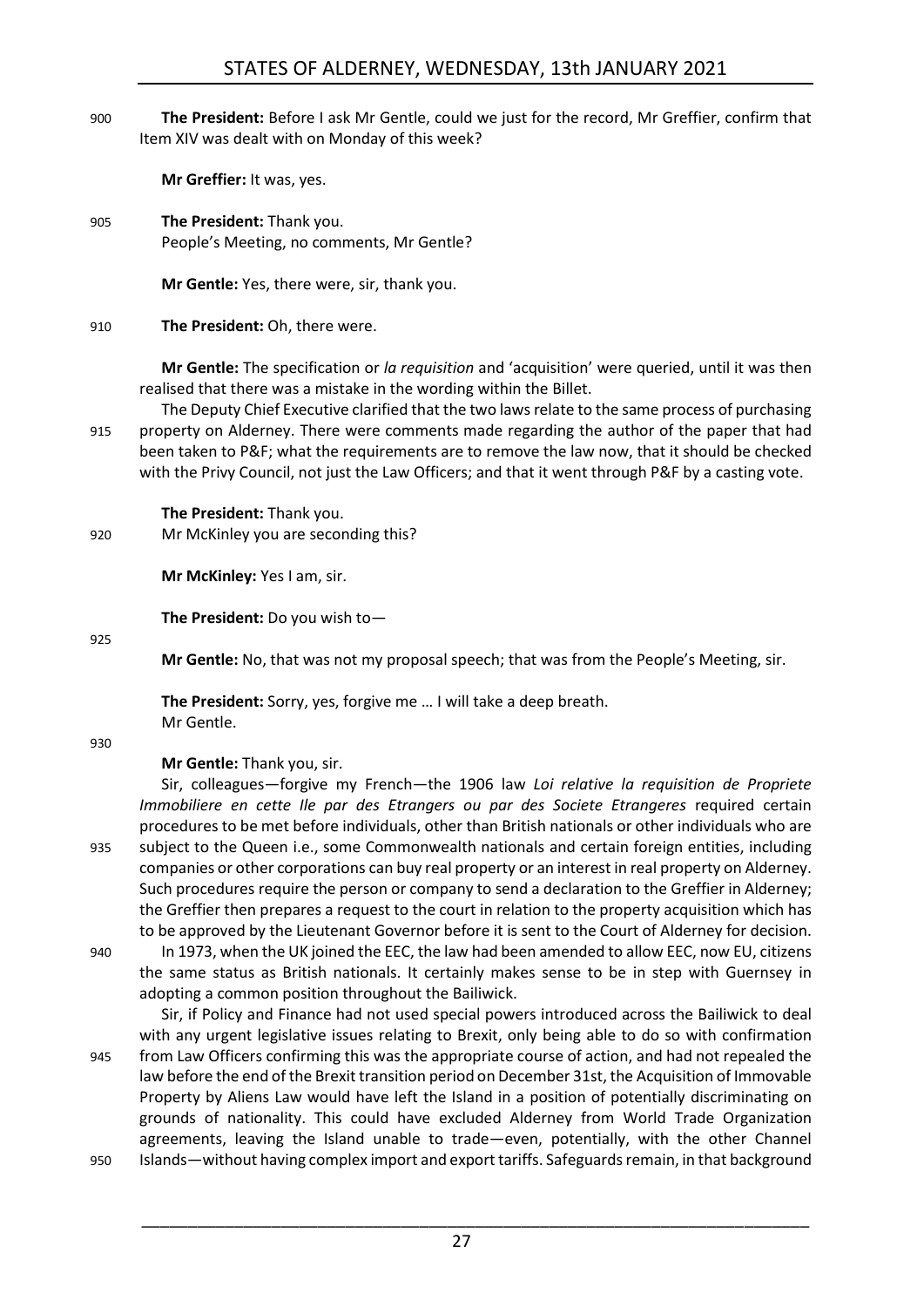checks on those wanting to buy property in Alderney can, if necessary, be made including scrutiny within the financial sector concerning money-laundering.

The matter of checks is down to the local regulatory environment. All parties in the Bailiwick acting for others in respect of large transactions have a legal duty, under the oversight of the GFSC, 955 to ensure they know their client and that the funds for the transaction have been earned or gained by legitimate means. Failure to conduct these checks or to report anything untoward can result in heavy financial penalties and being struck off. If an unsavoury character is determined to buy a property in Alderney there are ways and means, not least to own it through a company. But the greater question is whether it automatically follows that unsavoury people only come from 960 foreign lands. It has been known for a long time that the Aliens Law was no longer appropriate, and representations were occasionally received from those who were barred from buying property, but it was not a top priority.

- And then we had Brexit. It became apparent to the UK authorities and those in Guernsey that Alderney legislation, which specifically discriminated on grounds of a person's nationality, had the 965 potential to be disproportionately problematic as the UK sought international trade deals. It probably would not stop the UK entering World Trade Agreement deals with other countries, but might mean Alderney had to be cut out to avoid any tainting. This could have left Alderney in trade isolation in respect of those countries or having to devise its own bespoke trade agreements, which would be totally impractical.
- 970 There have been some red herrings floating around about people coming here and buying houses and then, through age or ill health, becoming a burden on the social security system. This does not stack up, because entitlement to benefits is not linked to property ownership, i.e. those same people could equally rent a property in Alderney and be totally unaffected by the Aliens Law.

975 The laws have had limited practical application in recent years because of the exemptions relating to EU nationals and corporations, and thus, the 1906 law does not apply to Commonwealth citizens who are subjects of the Queen. There was also a consequential repeal of a related 1965 Ordinance. These Regulations came into force on exit day within the meaning of the European Union (Brexit) (Bailiwick of Guernsey) Law, 2018. Any changes to legislation here

- 980 will also apply to other Crown Dependencies and many UK overseas territories. The legislation is in response to and in the context of the UK doing a tidy-up of legislation as a result of Brexit. I would think that overall, the answer is that such decisions to repeal the legislation are a question of a balance of risk, and despite the risk of undesirable aliens acquiring property, the benefits will probably far outweigh those conceived from—which is perfectly normal—xenophobia.
- 985 When this initially went through P&F in August, the Policy and Finance Committee resolved unanimously to approve that officers work with St James Chambers to repeal the Acquisition of Immovable Property by Aliens of Foreign Companies (Alderney) Law, 1973, as soon as practically possible and to amend or repeal any other legislation relating to this matter which would conflict with future EU exit or OECD guidelines and principles. This Item was always coming here, either
- 990 for repeal or to annul the repeal. It is in place, but the opportunity exists, particularly for those Members who voted in August in favour of repealing but changed their minds in December, to explain why waiting until now would have helped. We would have been behind the times if we had waited until now. However, we can annul with no prejudice; remember, that Brexit law with Law Officer advice allows us to.
- 995 I urge all Members to vote in favour of this Proposition. Thank you.

## **The President:** Thank you.

Mr McKinley, do you wish to say anything to second the proposal?

1000

**Mr McKinley:** Yes, please, Mr President, if I may.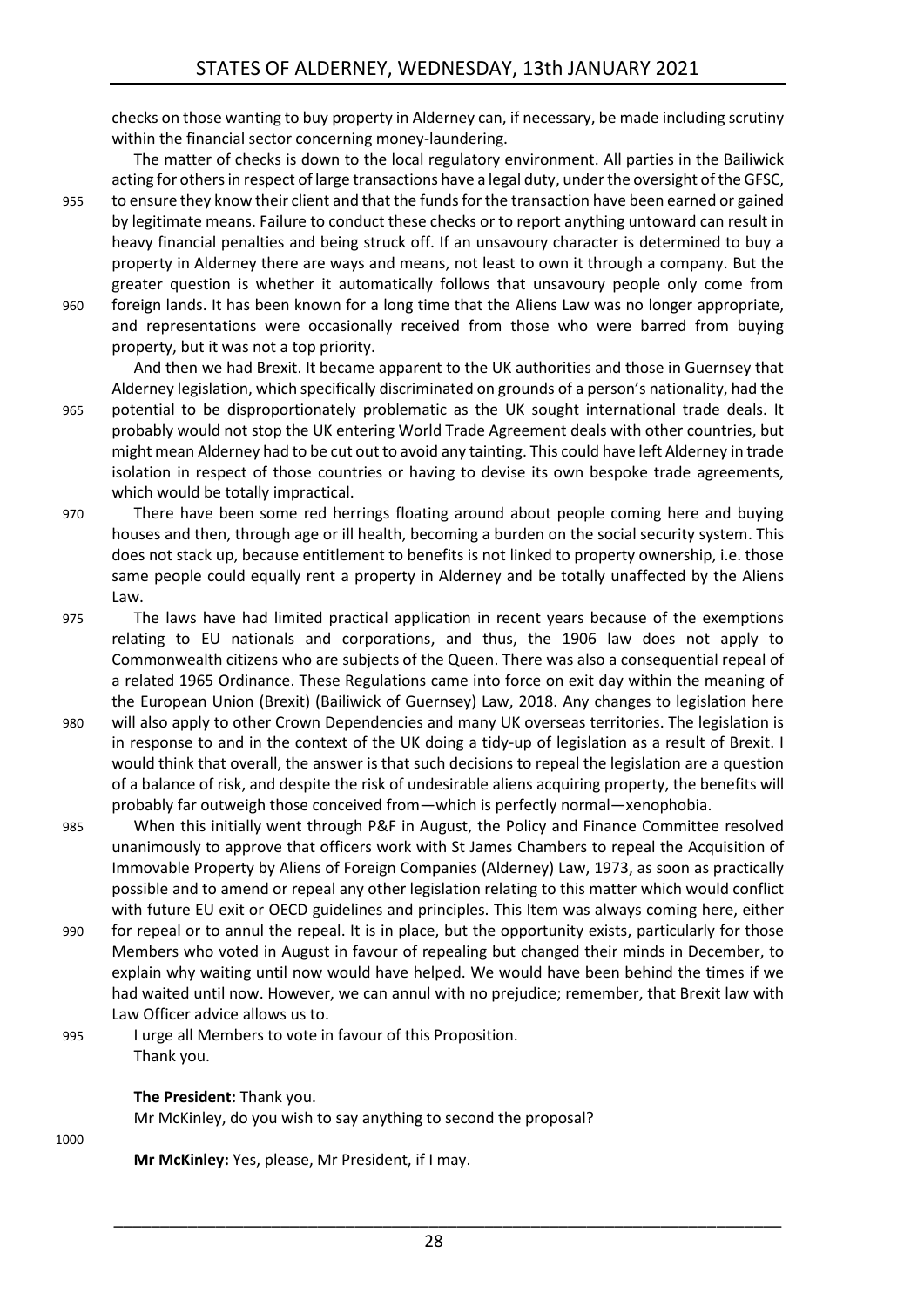## STATES OF ALDERNEY, WEDNESDAY, 13th JANUARY 2021

Mr President, fellow States Members, I am this evening, seconding the repeal of the Aliens Law. We as a Government now have the comfort and protection of the letter from the Law Officers of the Crown, which I, for one, am pleased to have read. The letter was not available to us at the 1005 time when this issue was first raised in August last year. Having read it, I now feel comfortable to second the proposed change to our law.

I do, however, wish to highlight some reservations to endorsing this motion and put them on

record. I am, like several of my fellow States Members, slightly nervous of changing a law that has protected this Island well and may have deterred undesirables from investing or purchasing 1010 property on Alderney. We are now relying on the ability of local financial intermediaries, estate agents, and others to ascertain a person's worthiness to be joining our wonderful community. We have seen as recently as last week that a firm called Safehaven, in Guernsey, was fined £120,000 by Guernsey Law Officers for not administering their fiduciary responsibilities correctly.

I am agreeing to support this motion because it was recognised by the Crown, but I pose this 1015 question: what if we see high numbers of drug growers trying to buy property with money derived from heaven knows where? What happens if money from the Russian mafia starts turning up again on the Island, as it did publicly in the 1990s? I am highlighting my reservations, whilst trusting the wisdom of the good officers of the Crown and the Greffier to keep this Island safe from harm. After all, who are we in this Chamber to argue with the wise decisions of the Crown? 1020 Thus, I support this motion.

**The President:** Thank you, Mr McKinley. Now, would anybody like to speak on this Item? Mr Abel.

1025

**Mr Abel:** If I may, Mr President.

This, obviously, can be quite an emotive issue to a number of people across the Island. However, I think Mr McKinley and Mr Gentle highlighted the positives and negatives with regard to this law, and in particular, the fact that we actually need to pass it to make sure we stay within 1030 the Brexit guidelines and to make sure we are not marginalised in terms of if we were not to annul it. Certainly, Mr Jenkins has highlighted the protections that are already in place. Mr McKinley has highlighted there is some reservation, as I pointed out earlier, and I would propose that this be approved at this particular stage and that we take this back to P&F to have a look and see if the real risks, rather than perceived risks, are what is tabled, and that P&F assesses and decides 1035 whether further safeguards are needed.

Thank you, Mr President.

**The President:** Thank you, Mr Abel. Does anybody else wish to speak? 1040 Mr Carter.

**Mr Carter:** I would just like to say that I am in that odd position; I was not on the P&F Committee, so I am looking at this completely new. Looking at a document that was tabled without any source or providence I find quite difficult, in terms of accepting its validity. Hence, I 1045 looked at that and felt that was something to be considered but placed little weight on it.

One thing that I would say is reading the laws that are in place here, they were written at a different time and I do not think that in the 21st century a law that is effectively a discrimination law and is immoral is something that should be on the books of this particular jurisdiction.

So in terms of correspondence I have received from Islanders about the potential entry of 1050 Russian oligarchs: if I was a Russian oligarch of any substance, I would have gone to one of the EU countries where you can buy your £2 million or \$2 million passport, and then I would have been alright to come. So I do not think that that is actually—this law did not protect us against that type of person. Likewise, at the People's Meeting, someone raised the issue that in Japan it is

29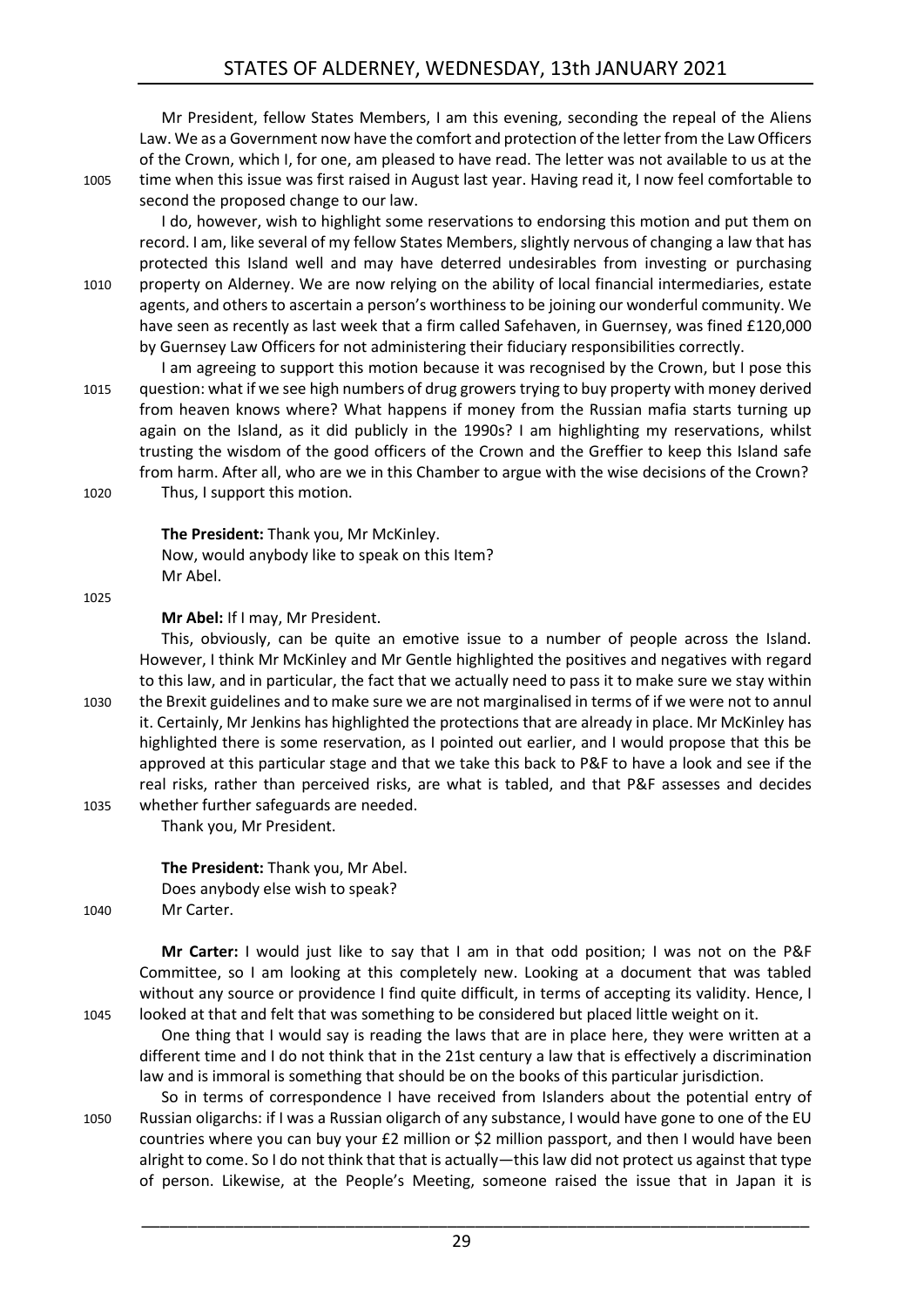impossible to buy a property if you are foreign. I investigated that further; that is not the case. 1055 What is the case is that they have very strong financial service control.

I would certainly, sir, urge that we pass this Bill's repeal and that we look very carefully at how, in terms of legislation, we go forward in our recovery plan to protect us, but in terms of attracting new people into the Island who we have probed and who we can judge if that probe is actually correct.

1060 So I urge you to repeal this law. Thank you.

**The President:** Thank you. Does anybody else wish to speak? Mr Harris.

1065

**Mr Harris:** Thank you, sir, fellow colleagues

Just a quick comment, really, more than anything: this is a contentious issue, obviously, for a lot of people, and a lot of people in the population have a concern, and they have relayed that to, probably, each and every one of us sat around this room.

1070 However, I am a proud Alderney native. I understand that people are worried that this may affect our way of life as a small community, and following the challenges that 2020 presented to us, that outside world often seems very far away. However, the ultimate question that we really need to consider is, what is best for Alderney and our way of life? And that should really be the only thing we consider on this matter.

1075 Thank you.

## **The President:** Mr Snowdon.

**Mr Snowdon:** Thank you, President, fellow colleagues.

1080 This matter seems to have gone on for quite some time, and I am not quite sure … I think Mr Abel actually highlighted the issue that some of us do have. Those safeguards really should have been discussed at P&F before we got to this situation and sort of got pushed into the situation where we are now, where it is very much a push and, 'You have got to pass this straight away.'

I am concerned about this but I think, unfortunately, we do need to pass this tonight, because 1085 of the situation, but I really do think we need to bring in some safeguards.

Just touching on Mr Gentle's point in the proposing speech, if you look at Guernsey, you have got population management. In Alderney, it is almost too easy for anyone to come into Alderney as it is now, and I think someone did highlight in debate that you can start up a company and come in under the company's name. I think we do need some sort of checks and balances with who is 1090 investing in the Island. What I do get worried about is if an investor suddenly comes to Alderney

- and actually just sees Alderney as a place to put some money, maybe buying 30, 40 properties, locks the door, and then goes away. I just get a bit concerned about Alderney being a bit vulnerable in this situation. And I think we do really need to have a discussion in P&F about how we deal with this going forward.
- 1095 I think we do have very good estate agents on the Island, but we are almost putting too much pressure on estate agents to do all those background checks to make sure that everything is okay. So I think we do need to see if we can actually talk with Guernsey, if there is something that we can adopt. It was interesting with the population management in Guernsey that they did not say there was any issue with population management in Guernsey.
- 1100 But what does really worry me is that Alderney is very much on the map and we have got a very good community here. However, being on the map and being offshore, we are looked at, maybe, by people to come here, whether it be money laundering or corruption or other things. I am not saying that is happening, but I am just saying for outside sources, I think the problem we have got is that we need to have barriers so that does not happen, and I am really concerned that 1105 by taking this away without the safeguards, that we have not got those barriers in place. So I would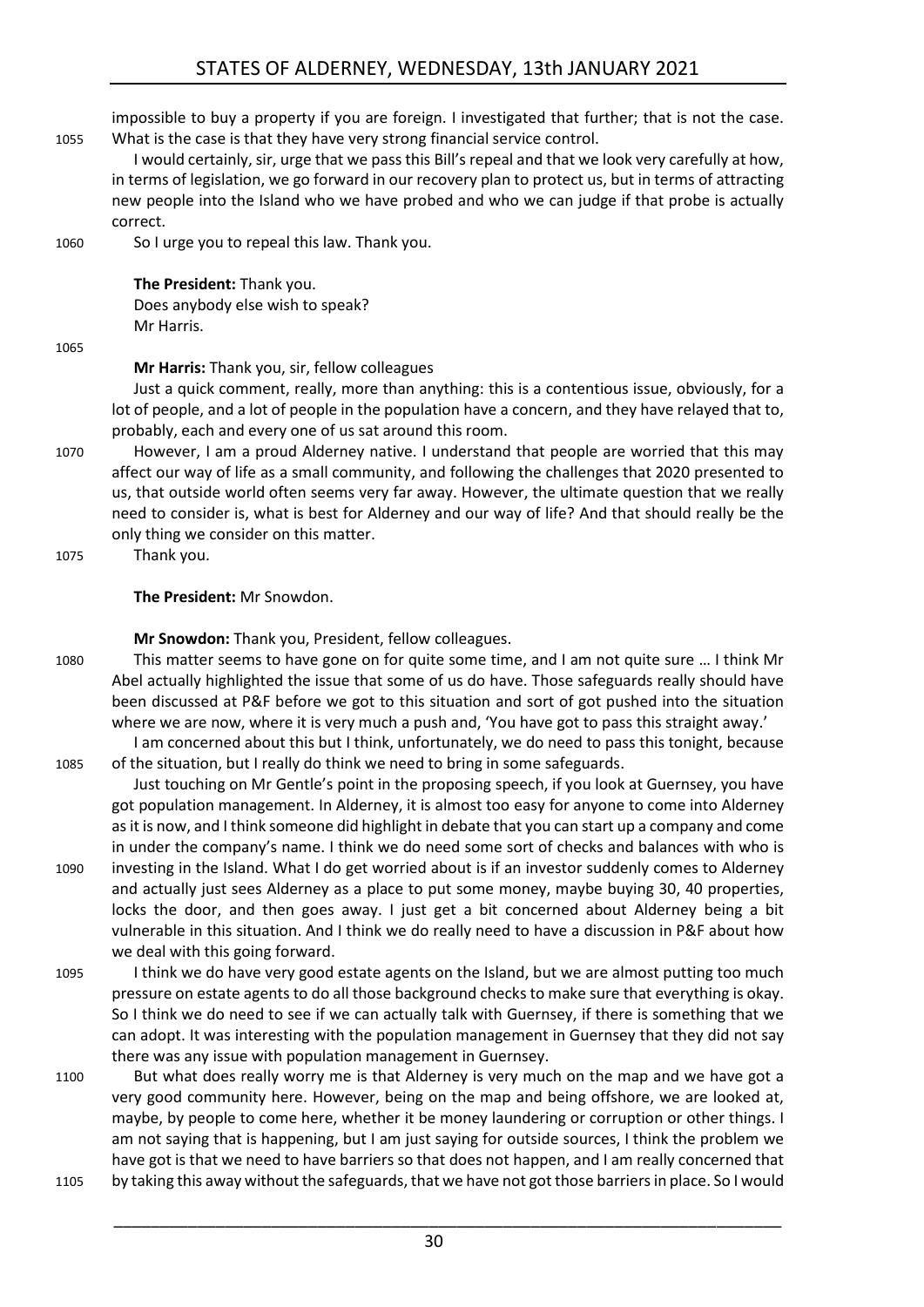welcome Mr Abel's comfort, I would say, that hopefully, this will be discussed quite soon, if P&F members agree to, and we can see what safeguards can work for the community and the Island. We have got a reputation to uphold as well. I think that is where I am at the moment.

Thank you.

## **The President:** Mr Roberts.

**Mr Roberts:** These are Brexit-related changes related to the World Trade Organization's needs so we really do need to pass this tonight, because of Brexit. We really have no choice but to pass 1115 this legislation.

I wonder about the word 'aliens'. In this world, you cannot call anyone anything. I always thought that aliens came from outer space, like *Mork and Mindy*. Just make sure we do strong due diligence, as Mr Snowdon has said, to any outside settlement investments. China and Russia do not hold sole rights to being crooks; there are one or two crooks in the UK.

1110

1120 Thank you, sir.

**The President:** Thank you, Mr Roberts. *(Laughter)* Mr Kelly, please.

## 1125 **Mr Kelly:** Thank you.

I am grateful to my colleague here, because I, likewise, did a search of the internet, and you can buy property in most countries around the world; I am sure there is some you cannot, but Japan you certainly can. I was going to go on about discrimination, which is obviously abhorrent in today's society, but I really to negate, if I can, the perception of risk.

1130 Over the last couple of decades, pieces of legislation have been brought into force to protect Guernsey plc, and us being a branch of, from foreign criminals using the Bailiwick to launder money, resulting in the high reputation we have got here. We were informed at the People's Meeting something happened in 1995, that there was a Russian criminal; but guess what that Russian criminal used? An English-British—with respect, sir – barrister. *(Laughter)*

#### 1135

**The President:** No offence taken! *(Laughter)*

**Mr Kelly:** I therefore feel that the perception of risk is hugely greater than the reality. The perceived value of the law is likewise exaggerated, and I will support the Proposition not to annul,

#### 1140 sir.

**The President:** Thank you very much indeed. Any other contributions? Would you like to exercise your right of reply, Mr Gentle?

## 1145 **Mr Gentle:** Thank you, sir.

I will just go down the list I have got here. Russian mafia money: he had a copper plate, PO Box 77, St Anne's House, he had bank accounts in London, Stockholm, Geneva, and New York—he did not have one in Victoria Street. Mr Abel said about P&F looking at it again, the European Union (Brexit)—

1150

**Mr Abel:** Point of order, Mr President? I think it is really for us to consider safeguarding properties, rather than dealing with the issue of the Aliens act itself.

**Mr Gentle:** Mr Abel, you said, 'P&F will take it away and look at it.'

1155

**Mr Abel:** In terms of safeguards.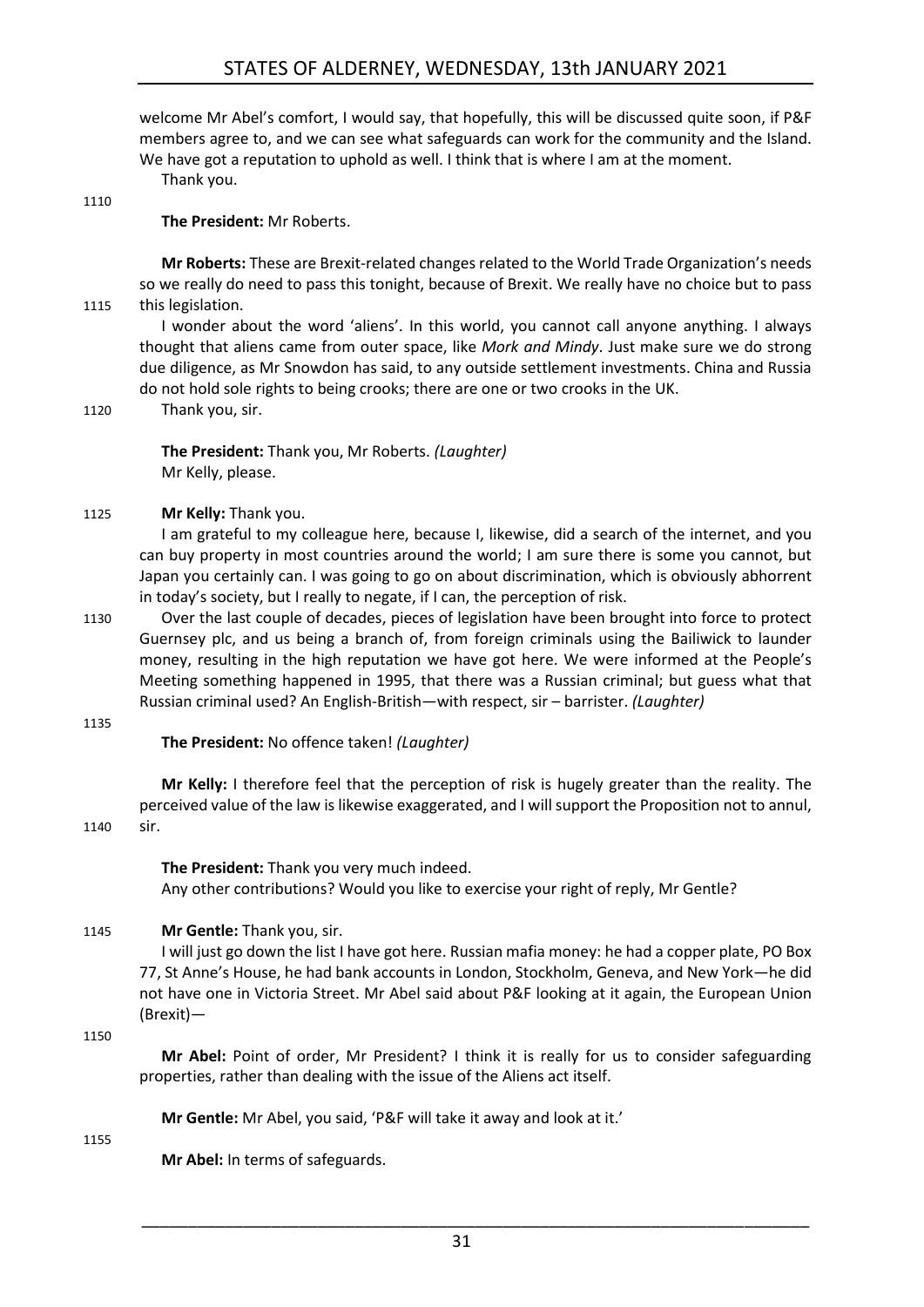### **Mr Gentle:** Okay.

The European Union (Brexit) (Bailiwick of Guernsey) Law, 2018 (No. 11), Section 7:

Regulations made under Section 5 by the Policy & Resources Committee applying in Alderney or Sark cease to have effect:

(a) in Alderney if, within the period of four months immediately following the approval date, the States of Alderney resolve to disapprove their application to Alderney.

1160 In other words, this can be repealed up to the 17th of April.

Mr Carter mentioned about 'no source or providence'; the paper is text copied from the Communications Centre External Relations from Her Majesty's Treasury and then passed on to us, which is information given to me by the civil service.

We do not want to be seen as a negative impact by some in light of Alderney wanting to be 1165 open for business and to attract new residents, particularly in light of COVID and the Island's future economic recovery. And Mr Kelly his name was Adrian Churchward.

Thank you.

**The President:** Thank you.

1170 Could we take a vote, please, on this?

*A vote was taken and the results were as follows:*

| <b>FOR</b>  | <b>AGAINST</b> | <b>ABSTAINED</b> |
|-------------|----------------|------------------|
| Mr Abel     | None           | None             |
| Ms Burgess  |                |                  |
| Mr Carter   |                |                  |
| Mr Gentle   |                |                  |
| Mr Harris   |                |                  |
| Mr Jenkins  |                |                  |
| Mr Kelly    |                |                  |
| Mr McKinley |                |                  |
| Mr Roberts  |                |                  |
| Mr Snowdon  |                |                  |
|             |                |                  |

**The Greffier:** That is carried, then, sir.

**The President:** Thank you.

## **XVI. Employment Permits (Brexit) (Alderney) Regulations 2020 – Not annulled**

<span id="page-31-0"></span>*Item XVI*

*The States of Alderney is asked not to annul "The Employment Permits (Brexit) (Alderney) Regulations, 2020"*

1175 **The Greffier:** Item XVI is the Employment Permits (Brexit) (Alderney) Regulations 2020 and the States of Alderney is asked not to annul the said regulations.

> **The President:** Thank you. People's Meeting, Mr Gentle?

1180

**Mr Gentle:** Sir, the Deputy Chief Executive clarified the Item.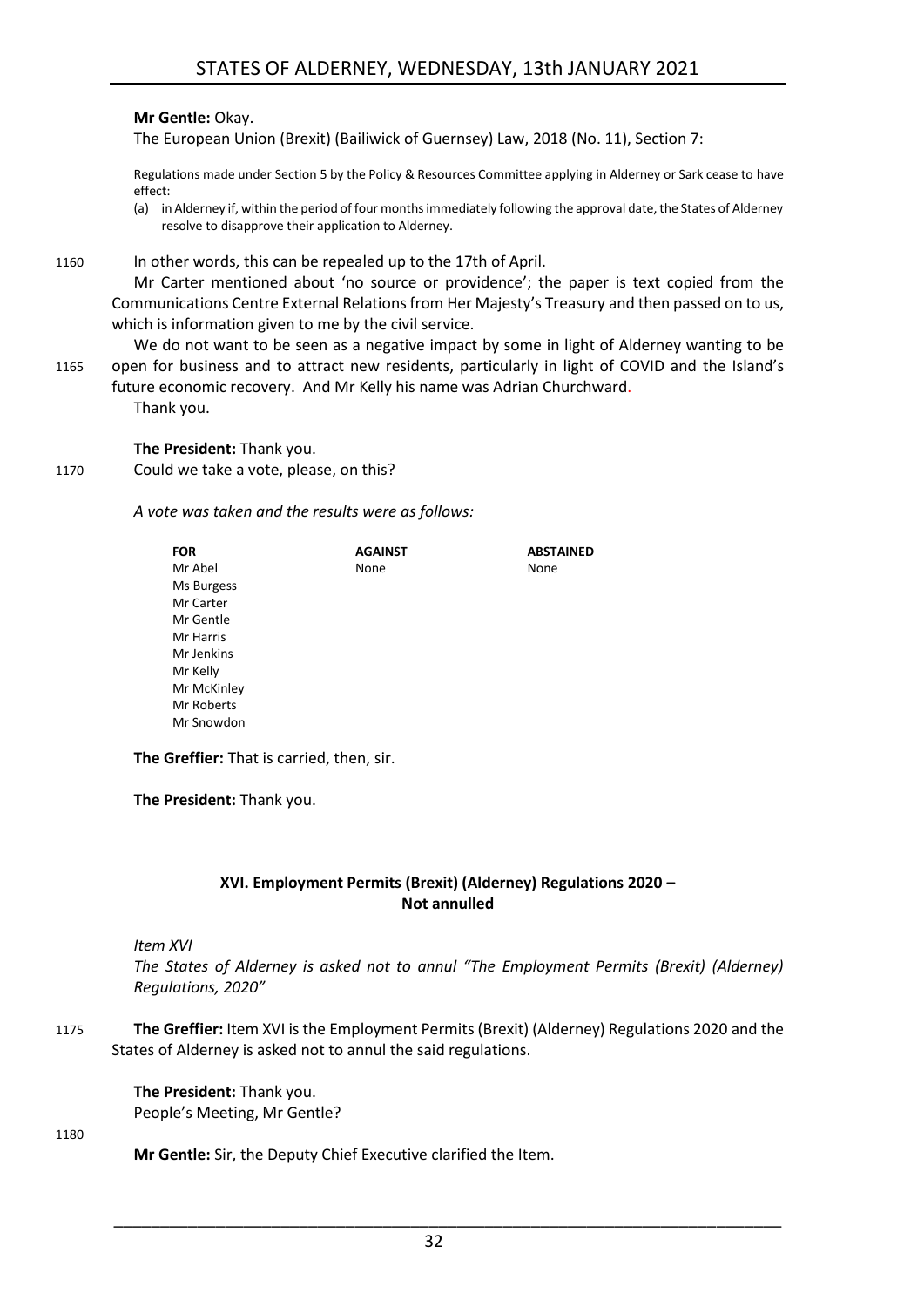**The President:** Thank you. Would you now like to propose the Item, please?

## 1185 **Mr Gentle: Certainly.**

Sir, colleagues, Policy and Finance resolved to request the Guernsey Policy & Resources Committee to implement the draft regulation using its Brexit emergency powers and to effect an urgent amendment to the Employment Permit legislation to ensure that it did not discriminate on grounds of nationality. It is ironic that our current immigration work permit system, which was

- 1190 designed to conform with our own and the UK's obligations to the EU, allows us to discriminate against UK nationals, but not against European Economic Area nationals. We need to ensure our employment controls focus on the availability of the skills required to deliver services on Island, as opposed to the nationality of workers.
- We also supported proposed changes to immigration control measures set out by Guernsey's 1195 Committee *for* Home Affairs. It is intended that the Bailiwick will have provisions that match the UK's own immigration laws. For border management purposes, the Bailiwick will also be empowered to collect and process immigrant biometric data—fingerprints, facial imaging, irises, and, as appropriate, other information.

These provisions are a response to the challenges which will see the end of the free movement 1200 of EEA nationals. However, the status of Irish nationals will not be affected. This actually makes it tougher, unless you are a local or one of the following, then you will need a permit, regardless of where you are from: a lighthouse keeper; employee of the bank; advocate of the Royal Court of Guernsey; doctor; dentist; vet; Aurigny staff; sales rep of a firm of wholesale suppliers; the main employee of accountants, architects, chartered engineers, or travel agents; the press, including 1205 the TV; and the crew of ships. Anybody else, sir, needs a permit.

Thank you.

**The President:** Thank you. Mr McKinley, anything to add?

1210

**Mr McKinley:** will second this proposal and have nothing to add, sir.

**The President:** Thank you very much.

Would anybody like to speak on this Item? No, in that event, we will take a vote on that, please.

#### 1215

*A vote was taken and the results were as follows:*

| <b>FOR</b>  | <b>AGAINST</b> | <b>ABSTAINED</b> |
|-------------|----------------|------------------|
| Mr Abel     | None           | None             |
| Ms Burgess  |                |                  |
| Mr Carter   |                |                  |
| Mr Gentle   |                |                  |
| Mr Harris   |                |                  |
| Mr Jenkins  |                |                  |
| Mr Kelly    |                |                  |
| Mr McKinley |                |                  |
| Mr Roberts  |                |                  |
| Mr Snowdon  |                |                  |
|             |                |                  |

**The Greffier:** Again, sir, that is passed unanimously. **The President:** Thank you.